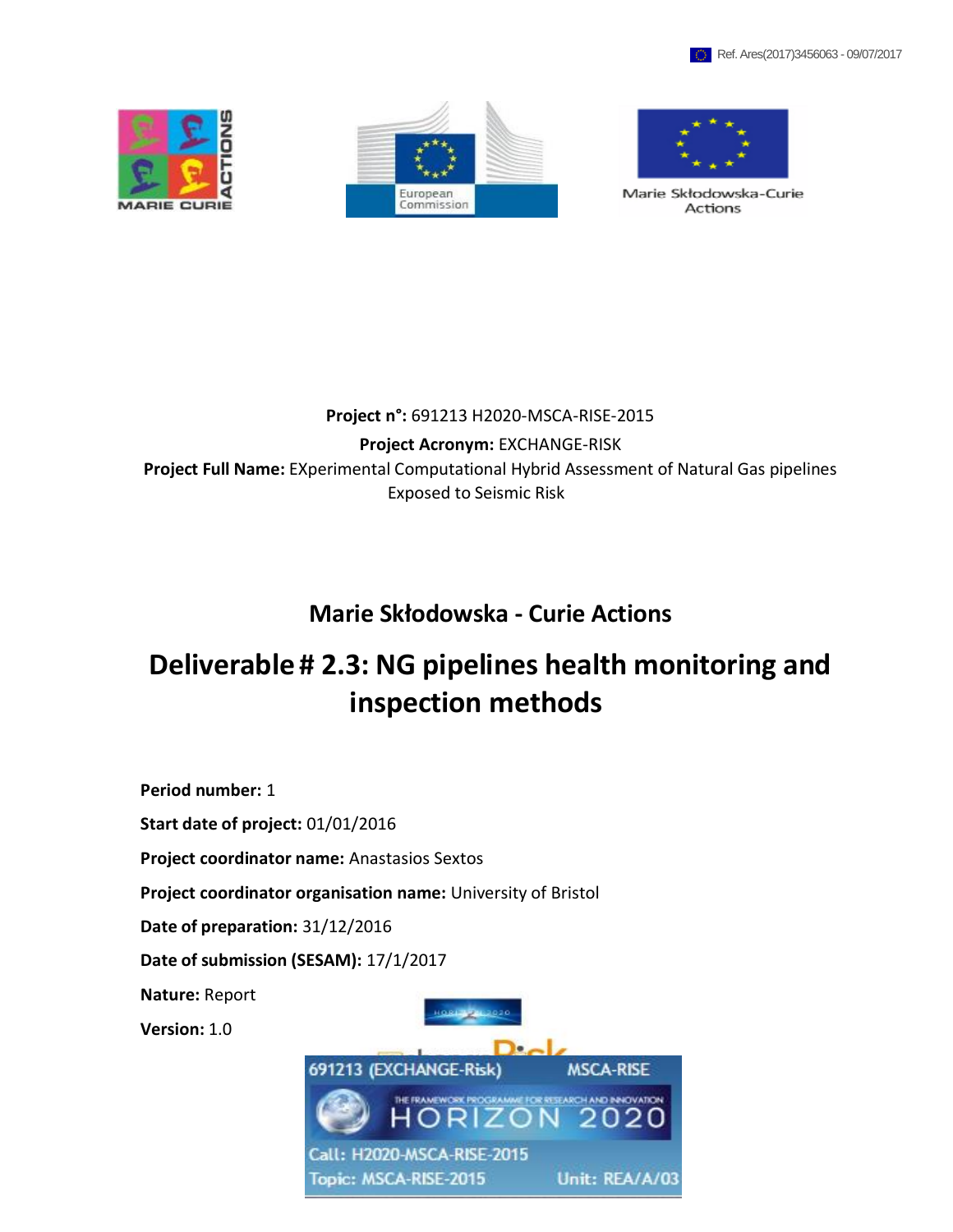# **Institutions Involved (Work Package 02 <D2.3>)**

- 1. UNIVERSITY OF BRISTOL
- 2. BAUHAUS-UNIVERSITAET WEIMAR
- 3. ARISTOTELIO PANEPISTIMIO THESSALONIKIS
- 4. UNIVERSITA DEGLI STUDI DEL SANNIO
- 5. UNIVERSITY OF PATRAS
- 6. CHRISTIAN-ALBRECHTS-UNIVERSITAET ZU KIEL
- 7. THE GOVERNING COUNCIL OF THE UNIVERSITY OF TORONTO

# **Lead institution for the preparation of Deliverable # 2.2:**

University of Bristol

**Authors:**

**Anastasios G. Sextos, Associate Professor, Reader (UOB) Voklmar Zabel, Ph.D. (BUW)**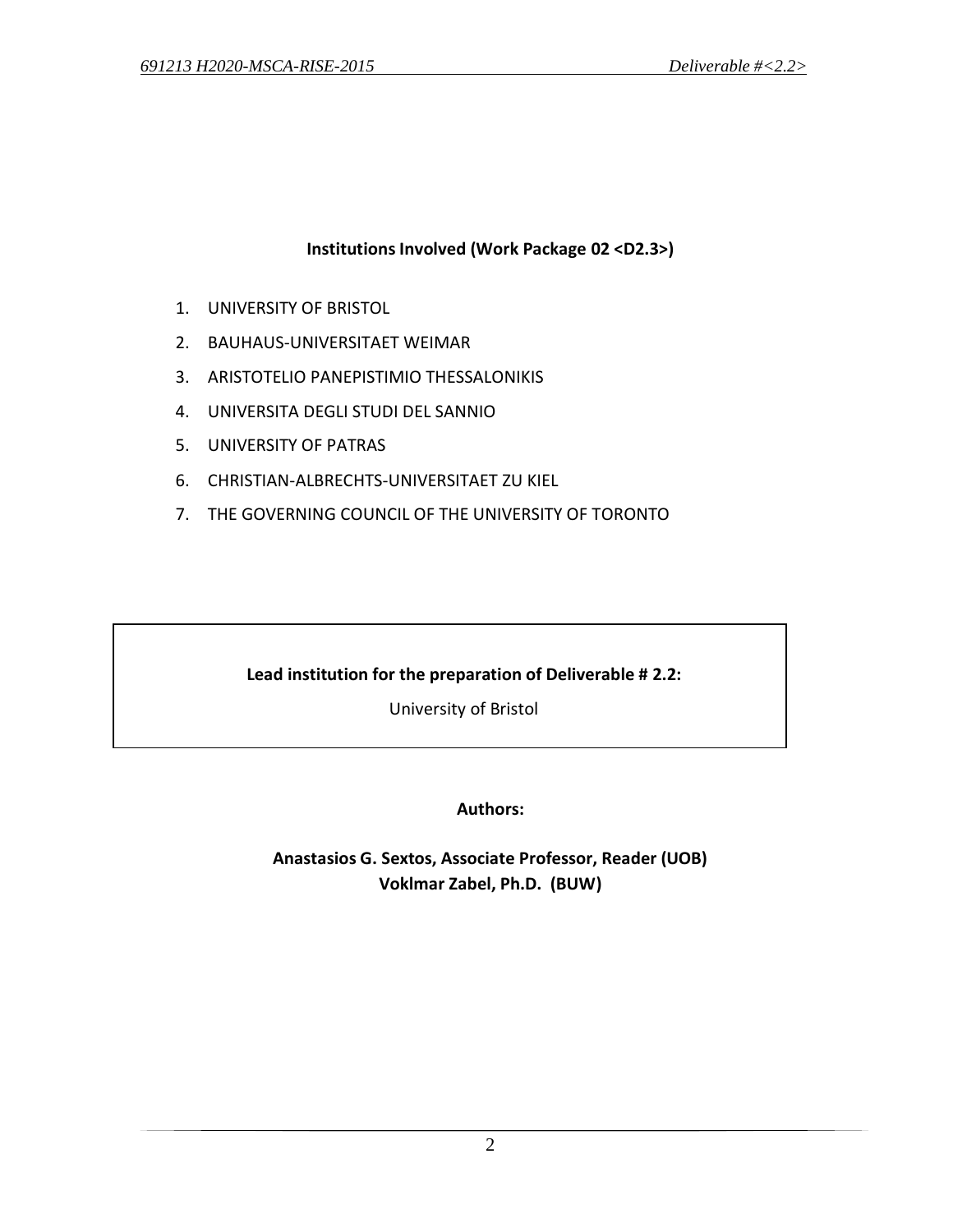This document contains contributions made in the framework of the research program H2020- MSCA-RISE-2015. The disclosure, publication and use of the information and data provided to third parties is not allowed, unless compliant to the provisions of the consortium agreement.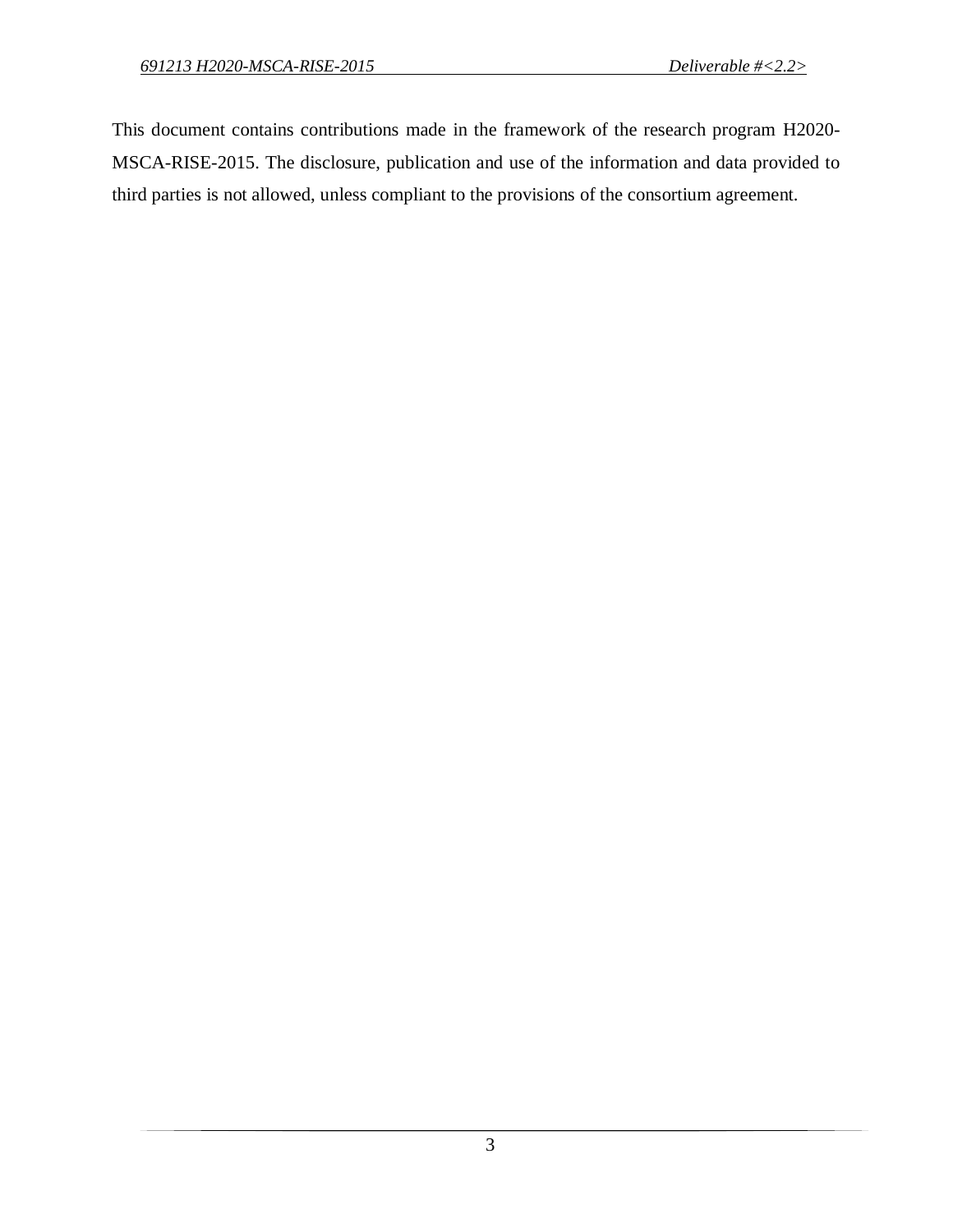# Inspection and monitoring for life-cycle management of natural gas pipelines

Volkmar Zabel, Nicolaos Psyrras, Helmut Wenzel & Anastasios Sextos

April 11, 2017

#### **Abstract**

As natural gas pipelines consist significant lifelines for the industrialised society, their safety and reliability against various man-made and natural hazards at any point in time are of great importance. This review paper is an overview of typical earthquake-induced damage scenarios and failure modes of natural gas pipelines, as well as different state-ofthe-art technologies that are currently implemented for inspection and monitoring. As different elements of a pipeline have various structural typologies, respective inspection and monitoring technologies are diverse as well; their choice being always related to the specific objective of identification.

Methodologies which use recorded data measured along a pipeline for operational control, structural failure risk assessment and life-cycle management are put into context with approaches of multiple criteria and multi-objective analyses that can be used in decision making, taking versatile technical, financial, environmental and societal aspects into account. The paper concludes with a critical discussion regarding the pros and cons of different inspection methodologies, limitations and challenges to be met.

# **1 Introduction**

Natural gas pipelines are extensive lifelines that transport gas over distances of thousands of kilometres through regions with varying soil, site and geological conditions. The exposure of pipelines to various environmental threats such as humidity, chemical properties of surrounding materials, extreme temperatures and operational influence, contamination of gas and high pressure or fatigue loading can lead to health deterioration due to corrosion or damage. Typically these long-term processes can result in local failure, which becomes apparent as leakage.

Apart from deterioration that develops usually over long periods, pipelines can be affected and severely damaged by external events such as earthquakes, landslides, flooding, sea bed movement or man-made impacts (i.e., excavation injuries). In figures 1 and 2 the numbers of incidents that were identified as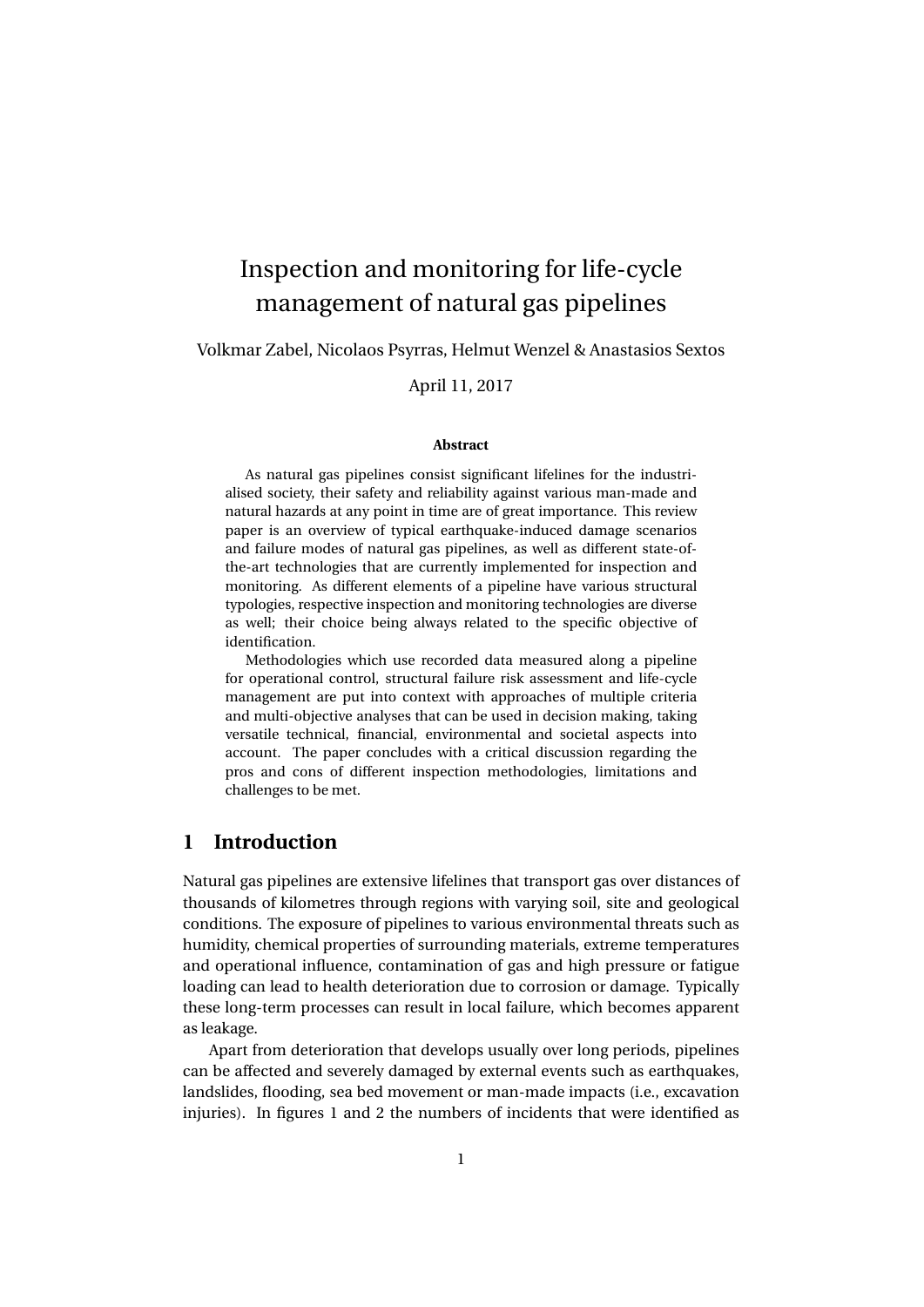significant by the U.S. Pipeline and Hazardous Materials Safety Administration (PHMSA) between 2005 to 2015 are shown for the U.S. gas distribution and transportation network.



Figure 1: Serious incident rates and causes in the U.S. gas distribution network from 2005 to 2015: data source: U.S. PHMSA data base, 17th Oct. 2016

A comparison with older statistics [77], [5], [60] shows different distribution of the various causes of incidents, however, overall, the absolute number of significant incidents shows a decreasing trend.

The statistical data presented in figures 1 and 2 refer to the number of incidents neglecting the respective consequences. Recent studies have shown though, [51] that even though incidents caused by natural hazards are relatively rare, they cause 34 % of all property damage of pipelines as, for instance, pipe rupture can be far more severe than corrosion-induced leakage.

The majority of natural gas pipelines are expanded outside of urban areas, typically within a remote environment, thus hindering the reliable damage identification or tracing of the conditions that can lead to further deterioration. Some of the most essential requirements that need to be satisfied by respective equipment for large scale monitoring and inspection are:

- Acquisition of information about the pipeline's state over long distances without human intervention,
- High degree of resistance against harsh environmental conditions,
- Minimal interference of function of the pipeline and
- Sufficient precision of the measurements.

Data to be acquired by any technical device in-situ has to be processed and interpreted such that respective decisions about possible repair, interruption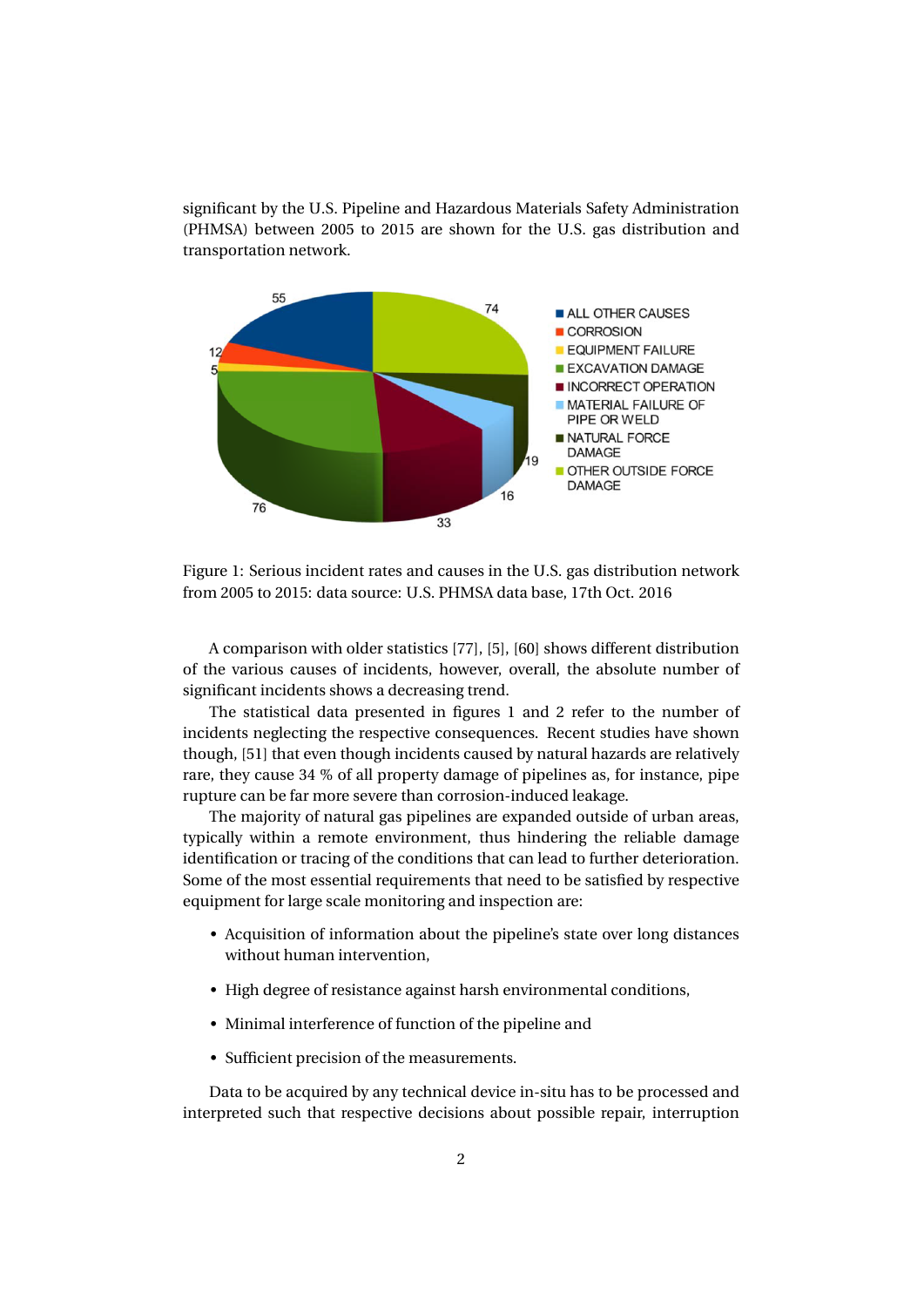

Figure 2: Serious incident rates and causes in the U.S. gas transportation network from 2005 to 2015: data source: U.S. PHMSA data base, 17th Oct. 2016

of service or maintenance can be derived. In this context, the main criteria to be addressed are the maximum probability of detection of a certain damage and the minimum probability of false alarm. Furthermore, tools have to be provided that allow the operators to decide within short time about the need for immediate shut-down and/or appropriate measures of repair. In this context, monitoring and inspection serves the optimisation of maintenance scheme.

Natural gas pipeline systems consist of several components that need to function interactively to provide a reliable and stable transportation of gas from the storage stations to the end-consumer. These components encompass:

- *Transmission pipes*: Mainline pipes are usually of 80-150cm in diameter, while pipes delivering gas to or from a mainline have smaller diameters of 15-60cm. Transmission pipes consist of carbon steel that needs to satisfy specific national and international standards. Highly advanced plastics are also often utilised in distribution networks.
- *Compressor stations*: To ensure that the gas remains highly pressurised during its transportation, periodic compression of the natural gas is required. These stations are commonly located at intervals of approximately 100 to 200 km along a line. Apart from being pressurised, natural gas is often dehydrated and filtered in compression stations.
- *Metering stations*: Between compressor stations, additional metering stations are designed along a pipeline to measure the gas flow.
- *Valves*: To allow the shutdown of sections of a pipeline for maintenance purposes, repair or replacement, valves are placed at distances of several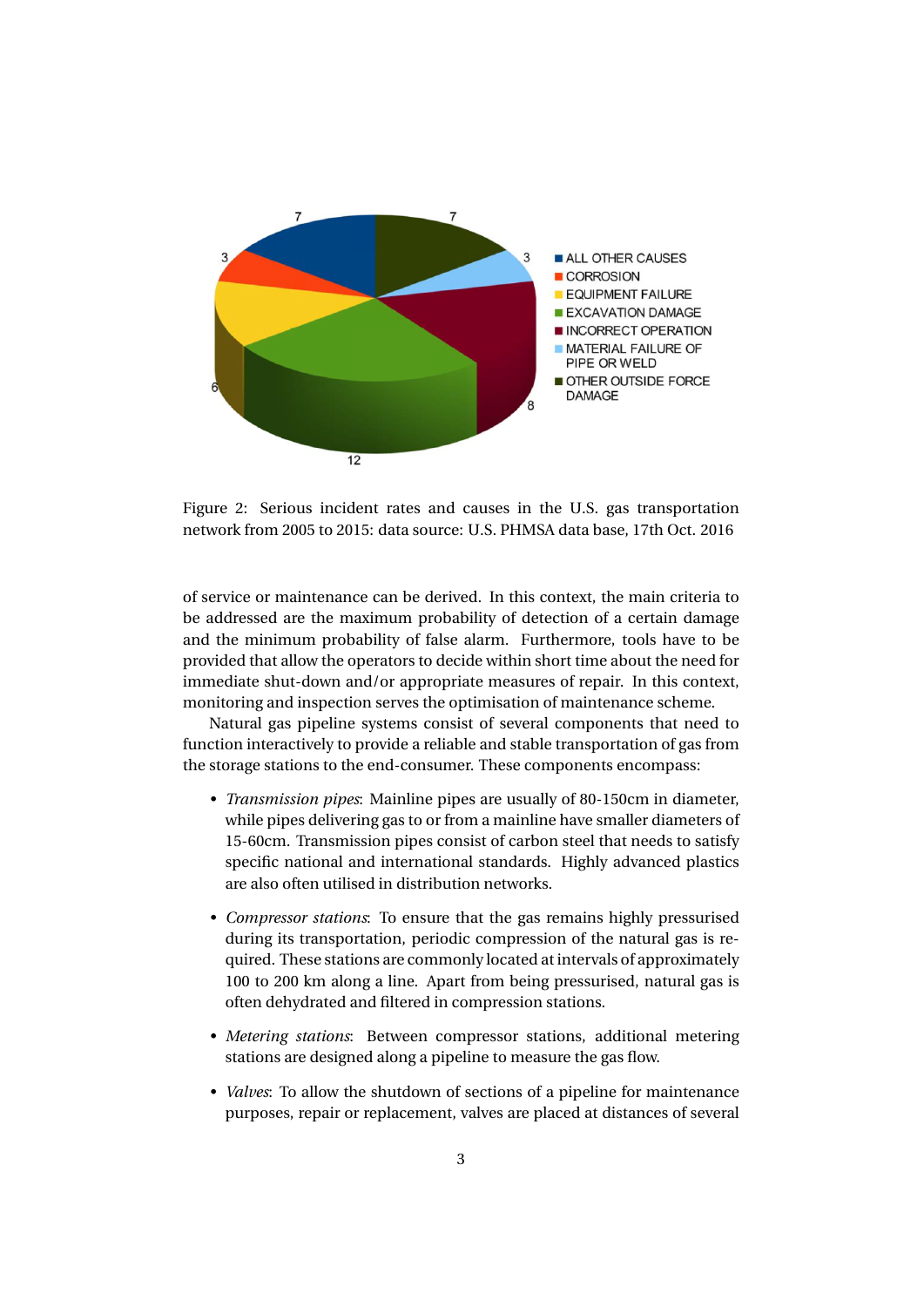kilometres.

• *Control stations*: All data that is monitored along a pipeline is processed in central control stations from where the pipeline network is operated. For this purpose, data transmission lines are installed along the pipelines, to collect measurements from compression and metering stations. The components for the communication and data acquisition that provide the information about the service of a pipeline to the control stations form Supervisory and Data Acquisition (SCADA) systems.

In this review paper, several techniques for inspecting the structural integrity of gas pipeline systems are presented, involving long-term environmental and operational effects and natural hazards such as earthquakes or landslides, that can lead to exceedance of different damage states of the pipelines. After a summary of typical defects and damage modes, different technical solutions are discussed. Given that the data acquired by means of monitoring inspections is incorporated into risk assessment and risk management of pipeline systems, section 4 is dedicated to schemes and methods which developed to support informed decision-making by the gas network stakeholders.

## **2 Defects and damage modes to be detected in pipelines**

Prior to developing a strategy for monitoring and inspecting a pipeline system, strength degradation and damage modes, as well as the respective severity of damage as per the operation of the system need to be first defined. Assuming normal operation of a pipeline network, there are different mechanical phenomena that can lead to the ultimate limit state. These phenomena are effectively targeted by appropriate inspection and/or monitoring techniques and are listed as follows:

- Corrosion,
- Third party (i.e., man-made) damage such as excavation,
- Fatigue and other cracks,
- Material and/or construction defects,
- Ground movement, e.g. due to landslides, flows and earthquakes,
- Leakage.

### **2.1 Corrosion**

Corrosion is an oxidation of metal that is caused by chemical reaction of the material with a second element [31]. It has to be considered as one of the major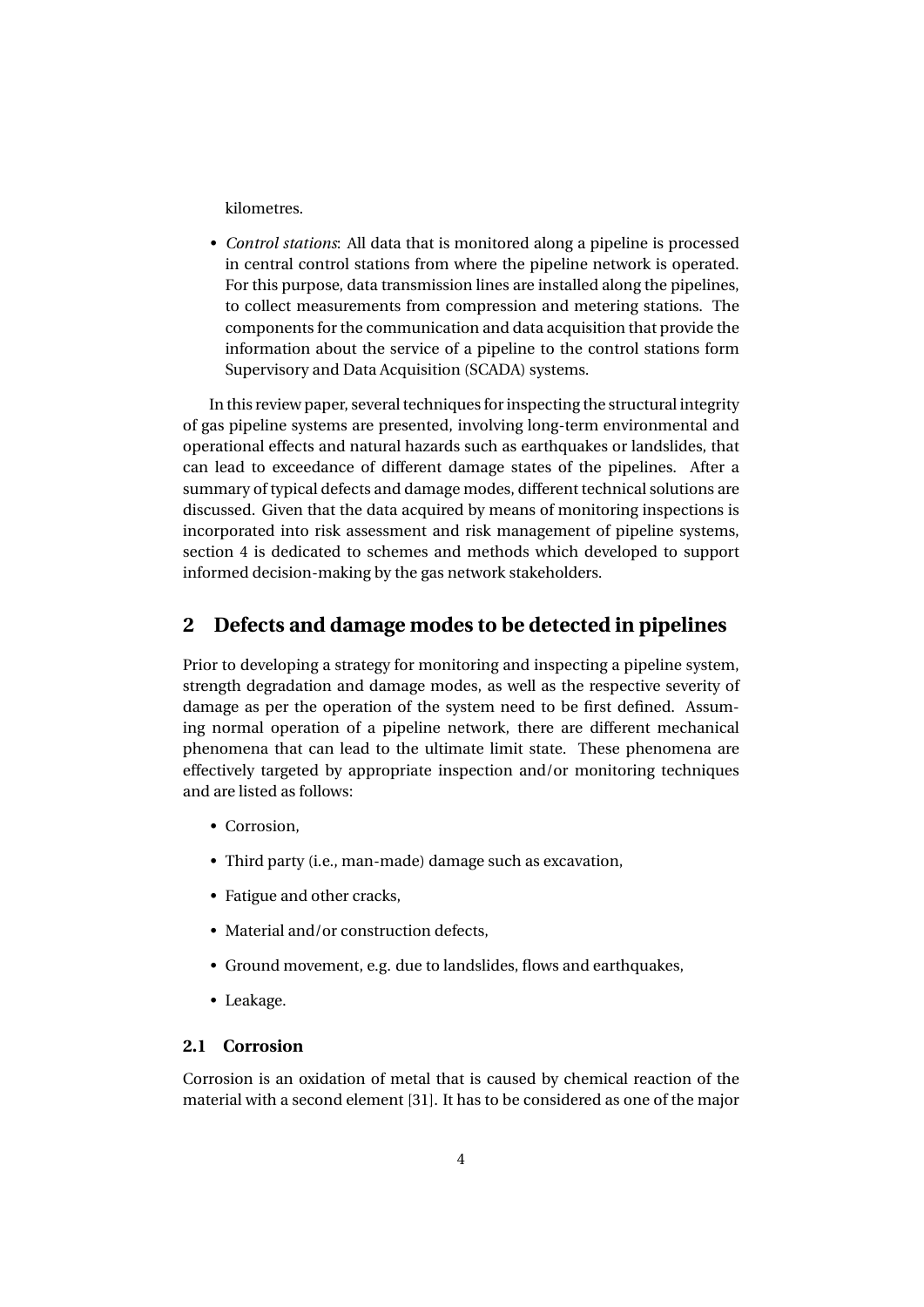sources that causes deterioration in natural gas pipeline systems. In general it is distinguished between internal and external corrosion.

External corrosion is the chemical reaction of the steel pipe with its surrounding environment. In case of buried pipes, the surrounding material is soil. Submarine pipelines are surrounded by sea water when deployed on the sea bed.

As natural gas can be contaminated by small amounts of water or other corrosive substances, corrosion can be provoked from inside a pipe as well. This process is called internal corrosion.

In both cases, the thickness of the pipe is reduced and this results into loss of strength and subsequent cracking, leakage or, ultimately, rupture. Therefore, the respective detection methods mainly rely on the identification of changes of the wall thickness.

Detection and mitigation of pipeline corrosion is a subject on which very much research and industrial development has been carried out in the previous decades. Several studies have been described in the literature, focusing on the description and numerical modelling of corrosion [38], [72], [42], its detection [49], [53], [14], [13] as well as its evaluation and reduction, for both the cases of internal and external corrosion [45], [77], [21], [38], [69] and [70]. Several of these topics are further covered in more general guidelines and publications such as [5], [7], [19] and [31].

#### **2.2 Excavation damage**

In case that the soil covering a gas pipe is excavated without due consideration, damage can be triggered ranging from insuring the corrosion protection of the pipe to rupture. In the U.S. alone, 1630 pipeline incidents due to thirdparty excavation were reported by PHMSA [60] within 1993 to 2012. Note that third-party refers to excavations that were not carried out by the operators of the pipeline or the contractors. This is also supported by figures 1 and 2, where excavation remains one the major sources of damage of buried pipelines. Comprehensive discussions over excavation damage can also be found in [60] and [77].

#### **2.3 Ground movement**

Ground movement can be caused by a number of different phenomena, the most hazardous of which are landslides and earthquakes. These actions can cause large (generally static or slowly developing) deformations that can subsequently lead to severe induced strains and rupture. Depending on the pipeline construction technique (i.e., continuously-welded or segmented pipes), the respective failure modes are classified into two groups as presented below [55] based on the reported evidence from the literature and the associated failure criteria.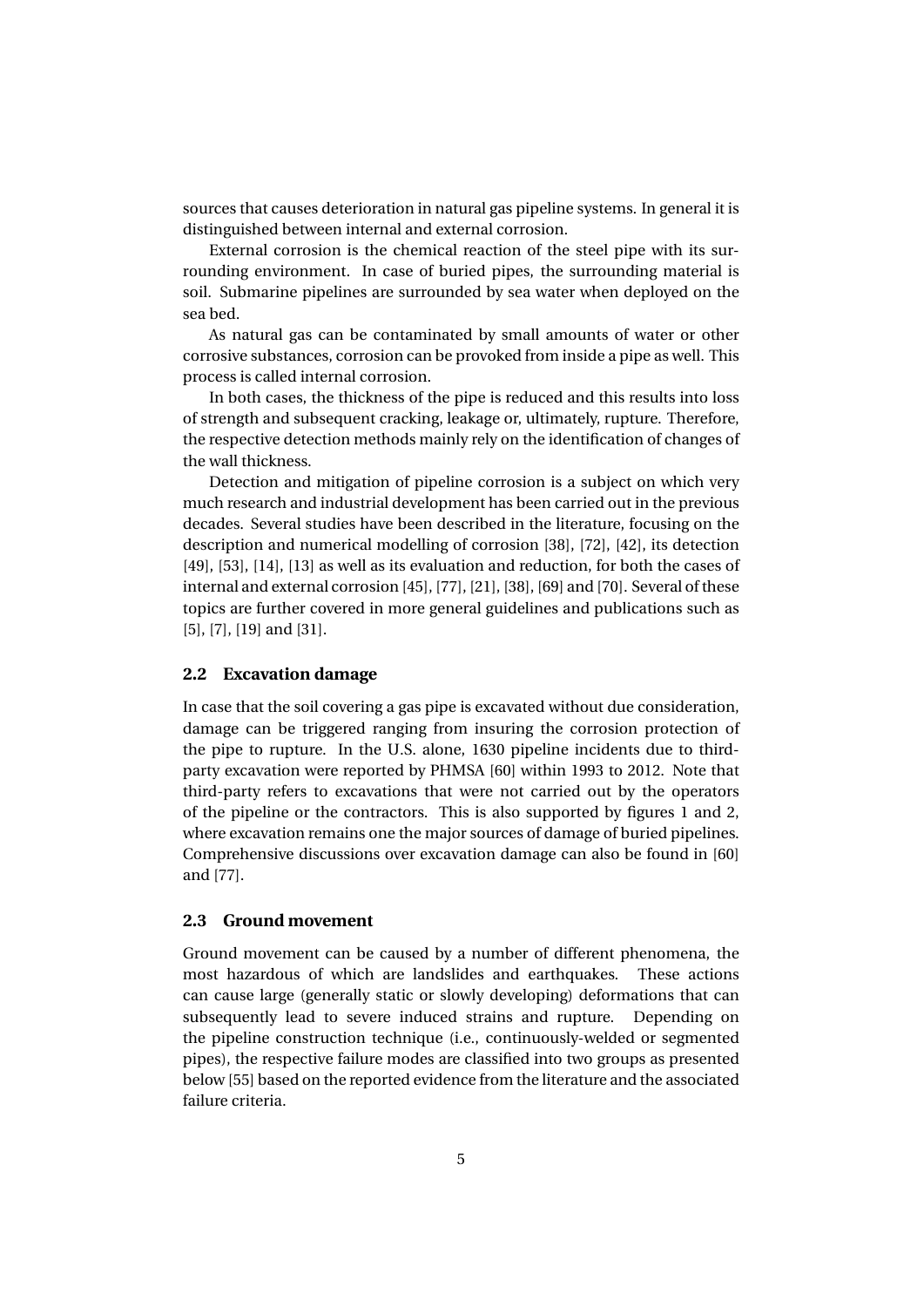#### **2.3.1 Damage to continuous steel pipelines**

Based on the assumption of a flawless welding process and corrosion-free conditions continuous, welded steel pipelines, five primary, ground movementinduced failure mechanisms are commonly distinguished [84], [55]

- *Pure tensile rupture*: Excessive longitudinal strains due to axial tension can result into pipe rupture. This type of failure has been rarely observed in arc-welded steel pipelines with butt connections as they behave in a ductile manner, however, steel pipelines assembled with gas-welded slip joints are more vulnerable to this failure mode as they have very low tensile capacity. Examples of this failure have been observed after the 1994 Northridge earthquake [56] among others. According to [35], the ultimate tensile strain of X-grade pipe steel at fracture may reach 6%. Nevertheless, in engineering practice a more conservative value of 3% or 4% is applied. For the numerical description of the nonlinear structural behaviour of steel under tension, a suitable material model such as the Ramberg-Osgood model [64] is required.
- *Local buckling*: This failure mode is commonly refered to as *wrinkling*. It is a failure condition that occurs due to structural instability in a pipe under longitudinal compression, often combined with bending. Depending on the extent of the acting forces, this local distortion of the pipe wall can cause further bending and eventually tearing of the pipe. Local buckling has been observed in several pipelines after earthquakes [55]. In most cases, local buckling distortions were accumulated at the regions of geometry transition, such as bends and elbows. For design purposes, a failure criterion for pipe local buckling was proposed in [29] based on experimental studies, defining a critical compressive strain by means of the ratio of a pipe's wall thickness to its diameter. As stated in [55], this criterion is better applicable to thin-walled pipes, but is relatively conservative for thick-walled ones.
- *(global) Beam (upheaval) buckling*: Pipes can also be considered as long slender structures that are prone to global stability failure under longitudinal compression. This geometrically nonlinear behaviour usually results in a global deformation which does not necessarily lead to fracture and is therefore considered as less catastrophic [55]. Beam buckling can usually be prevented by a sufficient cover of overlying backfill soil. In fact, it has been shown [48] that there is a proportional relationship between buckling load and trench depth, i.e., if a pipeline is constructed at a depth larger than a critical cover depth, then local buckling will occur before beam buckling and vice versa. This practically implies that a minimum cover depth of 0.5 to 1.0 m, which is usually satisfied in practice, is adequate to prevent beam buckling, an assumption that has also been proven valid [48].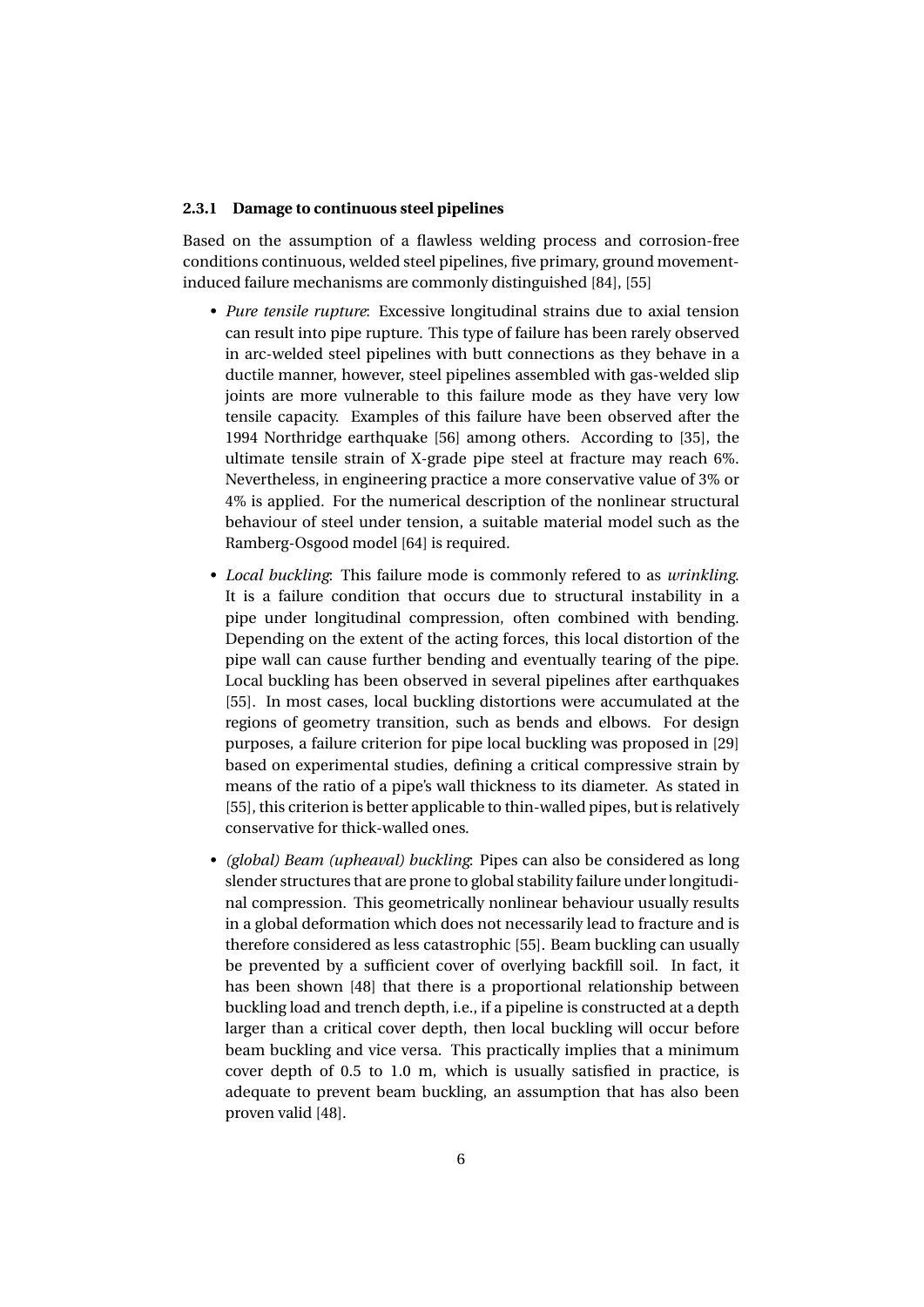As beam buckling does not necessarily interrupt the gas flow, its identification requires careful inspection as reported, for example, in [47].

- *Flexural failure*: Due to the high ductility of steel pipelines, flexural failure hardly ever develops. On the contrary, a number of buried gas and liquid fuel pipelines were found after the 1971 San Fernando earthquake to have absorbed approximately 2.5 m of soil displacement in the transverse direction [57].
- *Section distortion*: Severe bending of a pipe can force the pipe to ovalize in a way similar to tunnel ovalisation under seismic excitation, thus risking pipeline serviceability. As ovalization can be quantified as a reduction of the pipe diameter along the direction of the shorter axis, the value of 15% diameter reduction has been identified as the respective threshold to avoid section distortion [28].
- *Damage to pipelines with welded slip joints*: While failure criteria for butt-jointed pipelines are mainly related to pipe material strength, for pipelines with slip, riveted or gas-welded joints, failure criteria have to be formulated with respect to joint strength, since the joints are usually weaker than the main pipe body. A number of studies involved the estimation of the strength of slip joints with inner and outer weld [76] in terms of joint efficiency, namely the ratio of joint to pipe strength. Joint efficiency values in the range of 35-40% [50] and [8] were obtained in all cases. Detailed damage evidence at welded joints exists for the case of the 1971 San Fernando earthquake, where most of the failures were observed at the welds of gas-welded joints.

A more in-depth discussion on the failure modes of continuous steel pipelines as well as recent observations of damage, can be found in

#### **2.3.2 Damage to segmented pipelines**

For segmented pipelines linked by means of mechanical jointing or fitting techniques (e.g. bell and spigot, flanged pipe joints), as may be the case with cast iron, ductile iron and concrete pipes, damage due to permanent ground motion appears to be mostly localized at the joints. For instance, following the 1991 Costa Rica earthquake six distinct failure modes occurring in segmented pipelines were identified in field inspections [54]:

• *Axial pull-out at joint*: This failure is most common when the tensile forces in the pipe barrel exceed the shear load capacity of the joints. As a failure criterion with respect to the onset of leakage at the joint-pipe interface in [22] was proposed to limit the joint slip along the contact area to the half of the joint insertion depth. The validity of this threshold value was confirmed by laboratory tests on concrete segmented pipes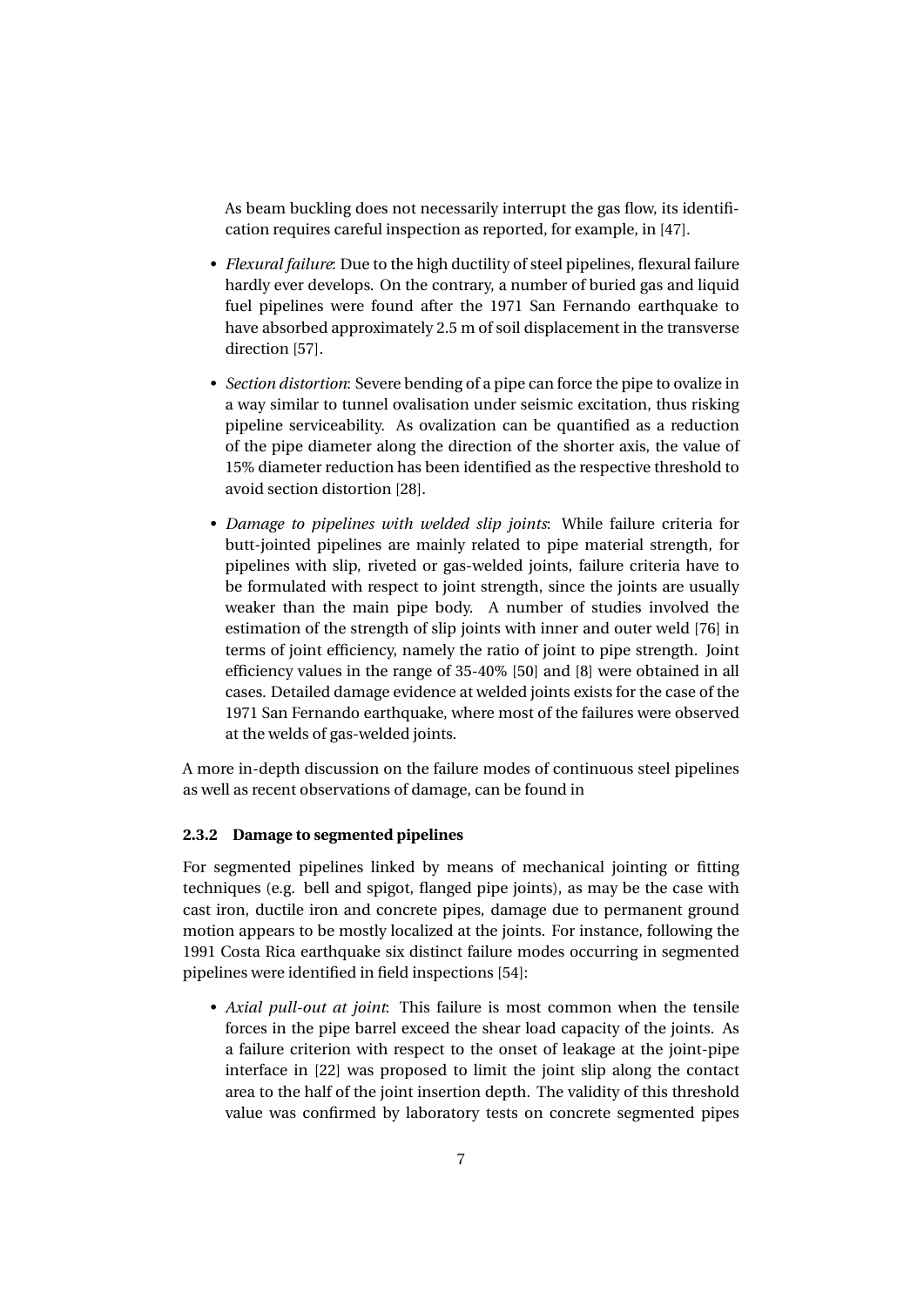connected with rubber gasketed joints subsequently [9]. In a more recent numerical and experimental study, considerable allowable longitudinal and rotational deformations were identified for ductile iron water pipes with bell and spigot joints [83].

- *Compressive 'telescoping' at joint*: Compressive failure of the bell and spigot joint pieces has been observed in several cases of severe compressive ground strains [3]. Based on laboratory tests [9] the ultimate compressive force of the concrete, obtained as the product of the compressive concrete strength and the pipe cross-sectional area (was suggested as joint crushing failure criterion for concrete pipes.
- *Disconnection at T-joint*: Tensile forces in one branch that is connected to a T-joint may lead to a slip and disconnection if the shear load capacity of the joint is exceeded.
- *Blowout at T-joint*: If the material strength of a T-joint is exceeded due to restraint forces and/or moments, the fitting body can break.
- *Break in union piece*: As the union piece connecting two pipe sections longitudinally creates an abrupt change in stiffness, this location becomes vulnerable especially under strong flexure. Accordingly, rupture can be provoked at the interface between union piece and regular pipe section under the action of large forces or bending moments.
- *Pipe segment break*: If the stresses in a regular pipe section exceed the strength of its material, cracks can be generated that can eventually result to fracture.

It is worth noting that most of the above failure mechanisms reported for continuously welded and segmented pipelines can in fact develop under permanent ground movement, the latter induced by natural hazards and their subsequent forces. However, as pipelines are also affected by corrosion, construction imperfections and man-made damage, the observed failure may well be the outcome of a number of simultaneously acting phenomena. As a result, health monitoring and inspection have to interpret the coupled effect of multiple phenomena on the serviceability and safety of pipelines in time [4]. The main technologies for inspection and monitoring of such systems are presented below.

# **3 Technologies for inspection and monitoring of pipeline systems**

To ensure continuous function of natural gas pipelines over their lifetime, the control of deterioration and damage evolution is essential. Along these lines,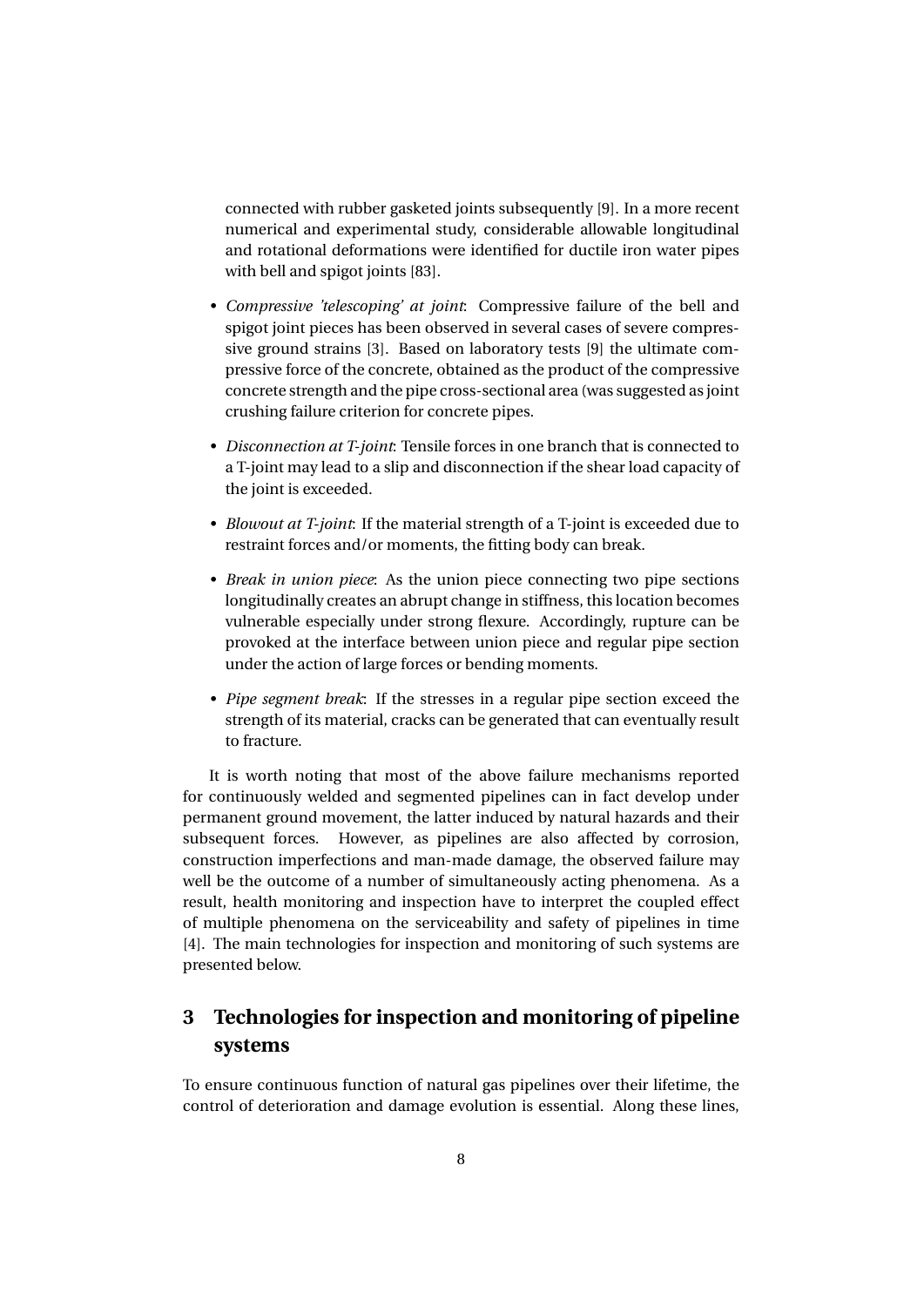regular inspections and permanent monitoring of pipeline systems consist an important part of the lifecycle management of pipeline networks.

Monitoring of natural gas pipes includes sensing systems that register quantities determining the operation, mainly, flow velocity, pressure and humidity of the gas. Sensing systems are also utilised to assess and control structural integrity. The latter group of structural health monitoring systems include some fundamental requirements [26], namely, (a) nearly real-time health screening, (b) no service interruption during the monitoring process, (c) continuous capturing of variations in specific metrics that determine the state of the structure, (d) transmission of acquired data through an established, secure and sustainable wired or wireless network and (e) data analysis aiming to detect and assess damage patterns, location and extent. It is also noted that current SHM techniques do not only offer a broader insight of the structure's integrity in space and time, but also minimize labor and downtime costs. For this purpose, in case of buried and under water pipelines, operation and maintenance management almost completely relies on automated monitoring.

## **3.1 Modern technical tools for the inspection and monitoring of natural gas pipelines' state**

Apart from the economical interest of pipeline operators, safety and environmental aspects are of major importance for these systems due to the major consequences of their potential failure.

Therefore, a permanent control of the structural integrity of natural gas pipelines is essential what lead to the development of respective national and international guidelines and regulations, the pipeline industry is bound to [6].

As pipelines are to their largest extent buried underground or located on the sea bed, the accessibility for visual inspections is very limited. Traditional methods of pipeline inspection include *hydrostatic testing* and *direct assessment* [7]. For a hydrostatic test, a section of a pipeline is filled with pressurized water, such that its pressure exceeds its operation one. Hydrostatic testing is able to detect flaws larger than a critical size. This procedure requires an interruption of operation and is expensive. It requires the acquisition, treatment and disposal of the water.

Direct (i.e., field) assessment, is based on a detailed investigation of critical locations along the pipeline, that are deemed most likely to suffer from corrosion. For these investigations several available techniques can be applied. In case of buried pipelines this can also require digging. Based on models and observations made locally, further measures are prioritized for additional inspection, rehabilitation or replacement [7], [49].

The afore mentioned methodologies require high technical expertise, considerable effort, are costly and may require the interruption of the gas flow. Consequently, three major sensing technologies have been introduced in the last decades to control the structural integrity of pipelines over long distances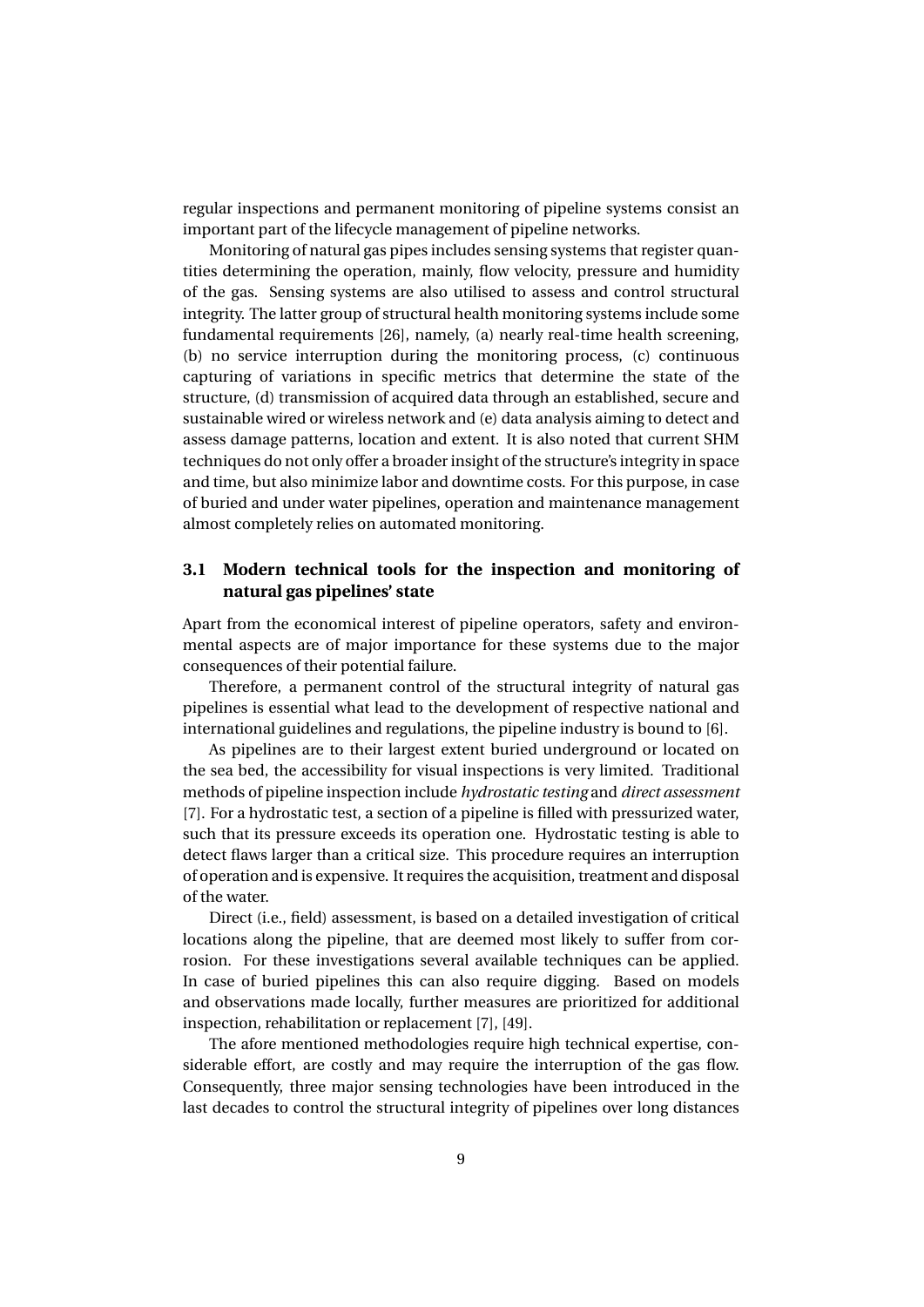- In-line inspection techniques,
- Fiber optic sensing and
- Remote sensing.

Apart from these three groups of sensing technologies, several other inspection techniques for local inspections of pipelines are available. The length of observation along a pipe is in these cases usually too short for the monitoring of long distance pipelines. However, for smaller sections as, for example, within compression stations or in other industrial facilities these methods can be often applied very successfully. Therefore, some of these techniques are also mentioned here.

Each of the three groups of sensing technologies were developed with specific objectives. In-line inspection tools use different measurement instruments that serve, for instance, the identification of irregularities of pipe geometry, measurement of corrosion proxies such as wall thickness and the detection of cracks and leaks. With fibre optic sensors, strains and temperatures can be measured to detect leakage and to identify pipe deformations.

Remote sensing monitoring systems on the other hand, refers to different techniques that are based on optical methods and use data recorded by systems that are usually carried by moving ground or air vehicles. In the context of pipeline damage detection these techniques are applied, for example, to detect leakage, to prevent excavation damage by third-parties or to identify external sources that could jeopardize the safety of the pipe such as uncontrolled vegetation. The description of the different optical methods is beyond the scope of this article, however, a discussion of several optical methods is made in [71] and references therein. Technologies that allow the identification of changes of the ground surface above a pipeline, indicating planting of new trees, construction or other activities, by means of optical recordings with camera systems installed on air vehicles are presented in [30].

As already noted, all the above technologies have their strengths and limitations, hence, their appropriateness for a specific case depends on the pipeline characteristics and the requirements of the operator.

#### **3.2 In-line inspection techniques**

Probably the most widely adopted approach in structural health monitoring of buried natural gas pipelines today is the so-called in-line inspection (ILI). Essentially, autonomous devices known as *smart* or *intelligent pigs* (the term *pig* derives from Pipeline Inspection Gauge) and carrying sensors, data recorders and transmitters are inserted inside the pipeline and driven by content flow, "inline" with it. As they travel long distances in the interior of the pipe, the mounted sensors obtain continuous measurements of various parameters, depending on

[10]: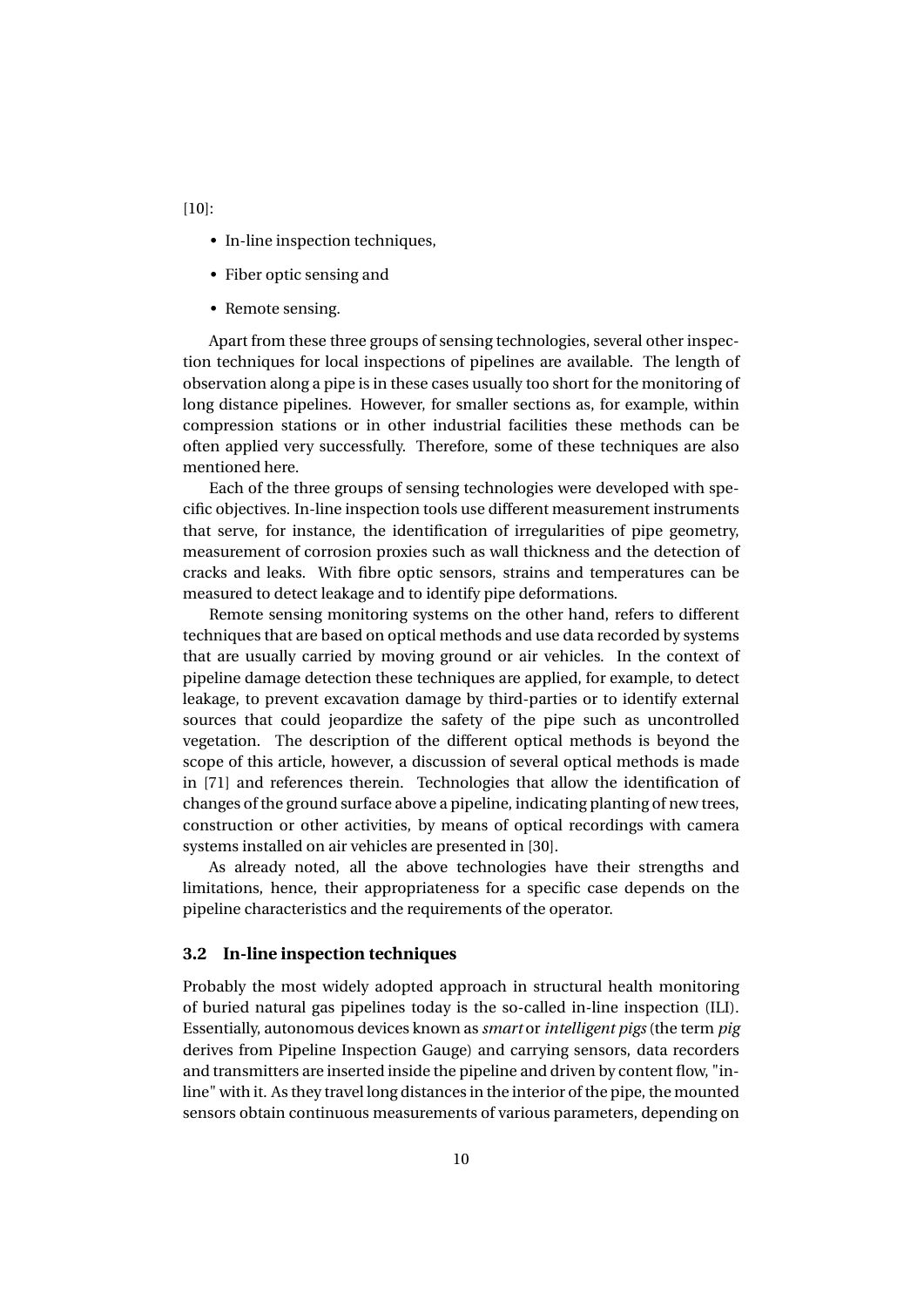the desired inspection tasks; these are typically related to geometry checks, strain analysis, metal loss and crack detection. In this manner, large pipeline segments can be examined at high speeds without blocking the transportation process of natural gas. An overview about the application of ILI technologies is, for example given in [34], while a more comprehensive state of the art of commercially available ILI technology can be found in [13] and [10].

In order to assess the state of a pipeline health repetitive and regular inspections need to be carried out. In this light, the combination of inspection data with numerical models provides the basis for decisions with respect to necessary maintenance and rehabilitation measures.

Modern intelligent pigs can carry devices based on various sensing technologies [34], [10], [13]. The mainly used measurement principles are listed below [13]:

#### **3.2.1 Magnetic flux leakage (MFL)**

This very well established technology is based on the magnetic saturation of the ferromagnetic pipe wall. Powerful permanent magnets installed on the ILI tool create magnetic fields in the pipe wall so that a magnetic circle is created between the magnetic yoke system installed on the ILI tool and the pipe. The profile of the magnetic field in a flawless pipe wall is expected to be smooth and linear. Internal and external metal loss disturbs the magnetic flux density, which is a function of the pipe wall's cross-sectional area such that the magnetic field leaks out of the pipe surface.

Depending on whether the magnetic sensors are mounted on the ILI tool circumferencially or in direction of the longitudinal axis of the pipe, they can detect flaws with an orientation along the pipe axis or in circumferential direction, respectively. By MFL inspection, any kind of metal loss in a pipe wall, caused by internal or external corrosion, erosion or any mechanical action, can be identified.

A more comprehensive discussion on the technical details of MFL is made in [14]. In [53] the performance of ILI with MFL technology is verified by means of field measurements.Various parameters determining the quality of the results of an MFL inspection were identified and addressed.

#### **3.2.2 Eddy Current (EC)**

Unlike MFL technology, the EC testing method is not based on changes of a magnetic field with constant intensity but uses alternating electrical currents. In a driving coil an alternating primary magnetic field is produced. By means of mutual inductance, a flow of ECs in the surface of the neighbouring pipe wall is caused. Accordingly, a secondary magnetic field is generated in the pipe wall.

Anomalies such as flaws caused by corrosion create a change of the EC's flow direction which affects the mutual inductance. A resulting change of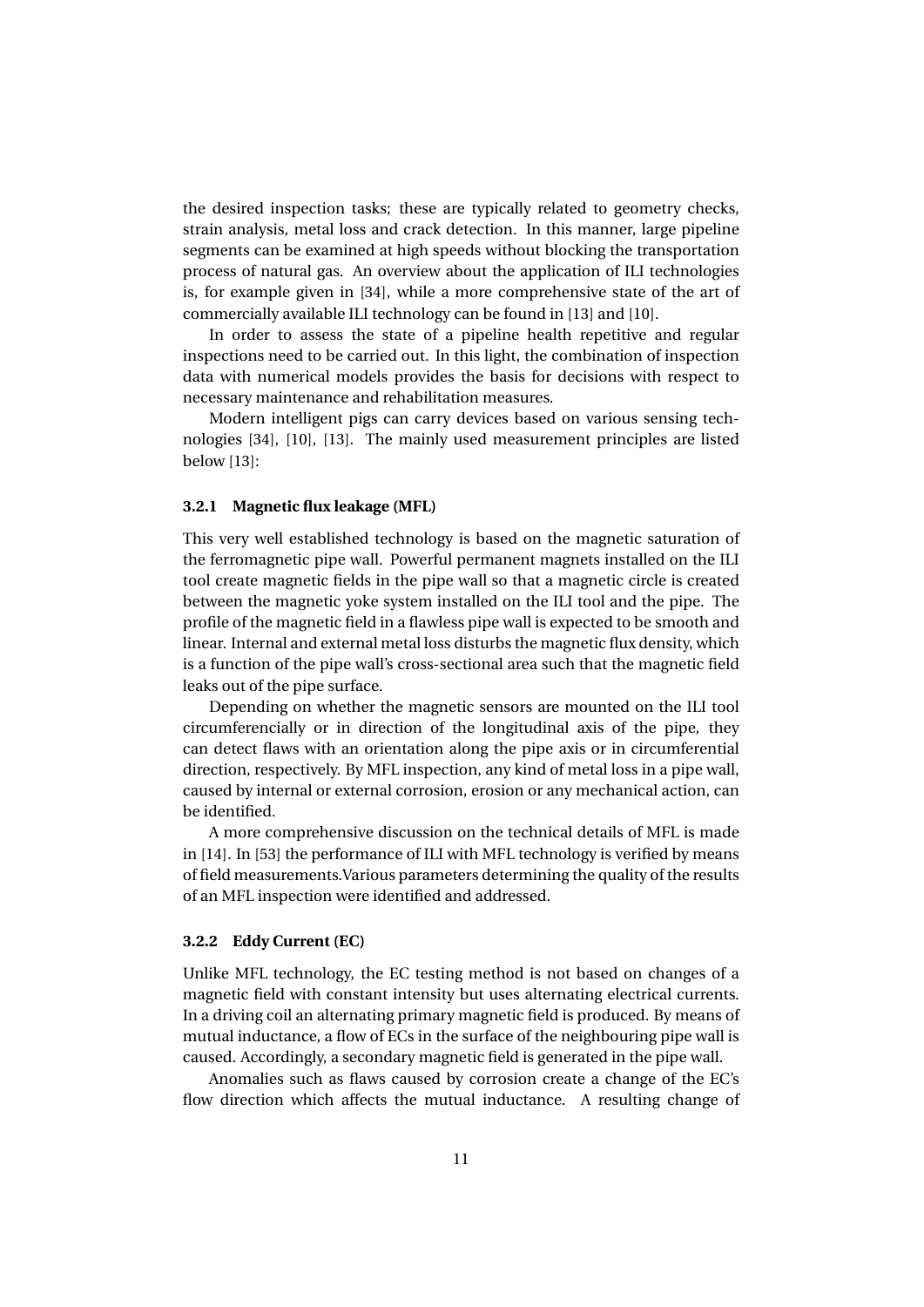amplitude and phase between input and output is registered by means (of a second, receiving coil. This principle provides a highly sensitive tool to identify metal loss [13]. Uncertainties in the identification can be further reduced by combined application with MFL inspection [13] with reference to [73].

#### **3.2.3 ElectroMagnetic Acoustic Transducers (EMAT)**

Electromagnetic Acoustic Transducers (EMAT) are especially suitable for detecting stress corrosion cracking in the pipe wall and to identify disbondment or defect of protective coating. The measurement principle is based on the propagation of guided waves through the pipe wall. An impulse is generated by an arrangement of a coil in an electromagnetic field that forms an electroacoustic transducer. The energy travels then as mechanical (acoustic) wave through the pipe wall to a receiver which is located at relatively short distance. In case of a crack between emitter and receiver, part of the energy will be reflected and returned to the receiver that can also work as a receiver.

As coating is attenuating the acoustic wave, defects in the coating can be identified by analyzing the amplitudes of the received waves. Analysis of frequency, time-of-flight and wave modes allow for the distinction between cracks and other faults as well as for quantification of the crack size [13].

#### **3.2.4 Ultrasonic testing (UT)**

Ultrasonic inspection units can be used to measure the pipe wall thickness and to detect cracks in the pipe wall [13].

The measurement principles are based on the measurement of the timeof-flight of waves at very high frequencies. An ultrasound impulse is sent out by a transducer that works both as emitter and receiver. The sound wave is reflected first at the inner and subsequently at the outer wall surface. By determining the times when the two reflections arrive at the transducer and using knowledge about the sound velocity in the material of the pipe, the wall thickness is computed and any metal loss can be inferred.

For the detection of cracks in the pipe, the transducers need to be mounted to the ILI tool such that the emitted waves meet the inner surface of the pipe wall at an angle of 45°. If the sound wave reaches a crack on the pipe wall, part of the energy is reflected. Information about location, size and orientation of cracks can be therefore derived from the received signals containing the surface entry reflection as well as external and internal crack echoes. Depending on the direction in which the transducers are mounted on the carrier, cracks with longitudinal or circumferential orientation can be identified.

The transducers for UT inspection may be piezo-electric or electro-magnetic, with the latter being the case for natural gas pipelines as the former require a liquid medium to function.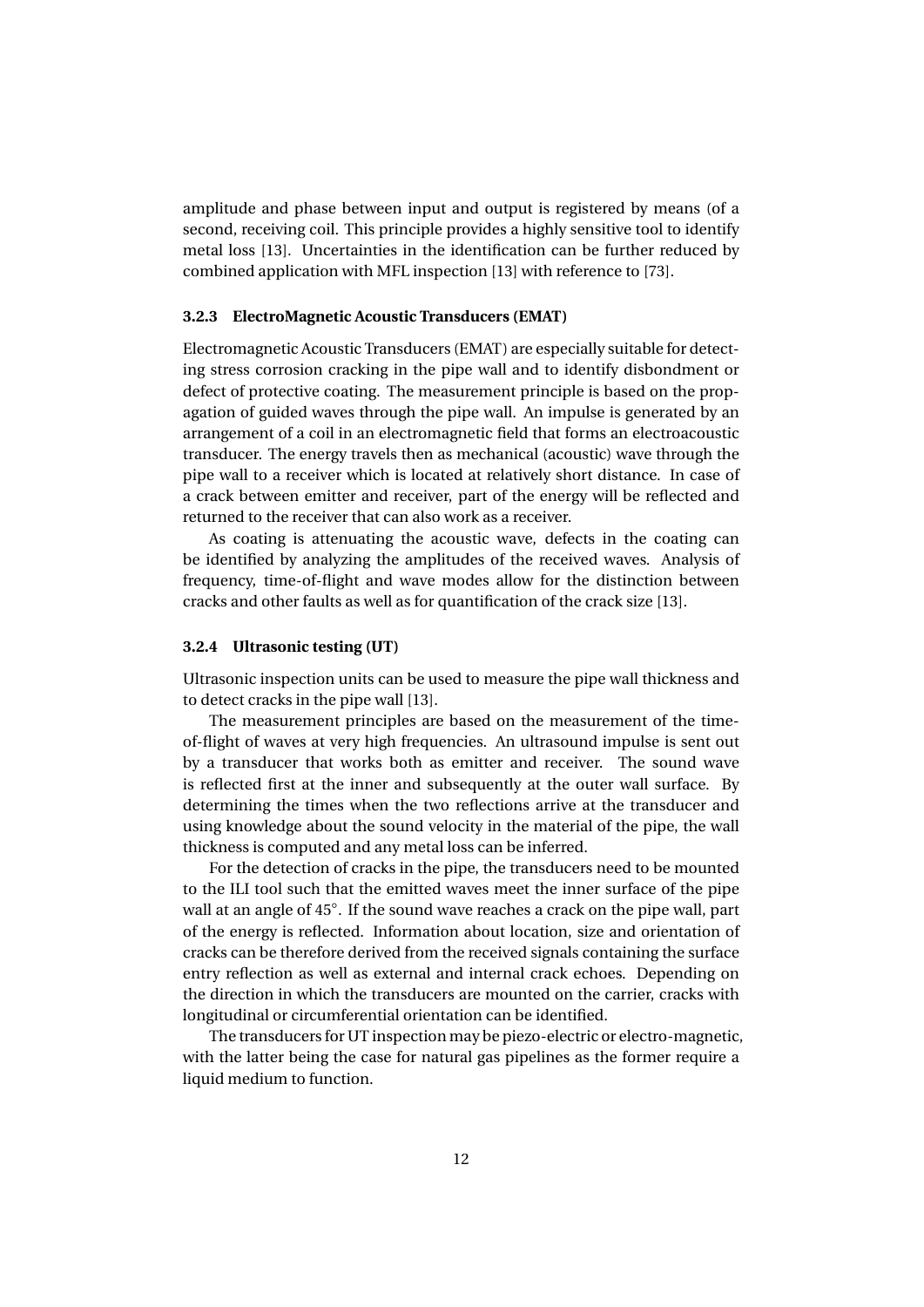#### **3.3 Distributed fiber optic sensing**

Fiber optic sensors consist one of the most recent technological development that has been successfully used to monitor civil infrastructure. According to [10], first applications were reported in the 1970s. In most cases, the measured quantities are strain or temperature. However, today, fiber optic sensors are also integrated in transducers that measure acceleration, pressure or forces [26].

One of the most widely used fiber optic sensors are fiber bragg gratings. Similar to electrical strain gauges, they allow for local strain measurements only at those positions along a fibre where Bragg gratings are integrated into the fibre. The number of bragg gratings that can be used in a single fibre is limited to about 15 to 25. This limits the applicability of this sensing technique and makes it inappropriate for the global monitoring of a pipeline over long distances.

Distributed fiber optic sensing is a more suitable technology. The sensors basically consist of a single optical fiber cable that extend over a measurement range of up to 25 km [32] or more [4].

In pipeline monitoring, there are different ways to install distributed fiber optic sensors depending on the specific measurement task. For distributed strain measurements, the fibers need to be directly attached to the pipe wall. Several options, to implement this in practice are described in [4]. For the detection of leakage in buried pipelines, it is also possible to lay the fiber cables into the backfill at a short distance to the pipe surface. When leakage occurs, this will lead to a temperature change in the surrounding material of the pipe which can be in turn identified by distributed temperature measurements.

Distributed fiber optical sensing technology relies on one of the following three optical effects: Rayleigh scattering [61], Raman scattering [36] and Brillouin scattering [37]. Technical details about these fall out of the scope of this study and may be found in relevant references. However, some general remarks with respect to the application of these measurement principles to the monitoring of natural gas pipelines are given in the following paragraphs.

#### **3.3.1 Rayleigh scattering-based sensing**

There are two different types of Rayleigh scattering-based sensor technologies distinguished: distributed acoustic sensing and distributed disturbance sensors [4].

Rayleigh scattering based distributed acoustic sensing is sensitive to the fiber propagation conditions following external vibrations such as strong impulses. Therefore, Rayleigh scattering based distributed acoustic sensing can be used, for example, to monitor damage caused by third-parties. Maximal measuring ranges are reported to be between 40 and 50 km [4]. However, the spatial resolution depends on the measuring range. One advantage of Rayleigh scattering based-distributed acoustic sensing is the high sampling rate of tens of kHz [4].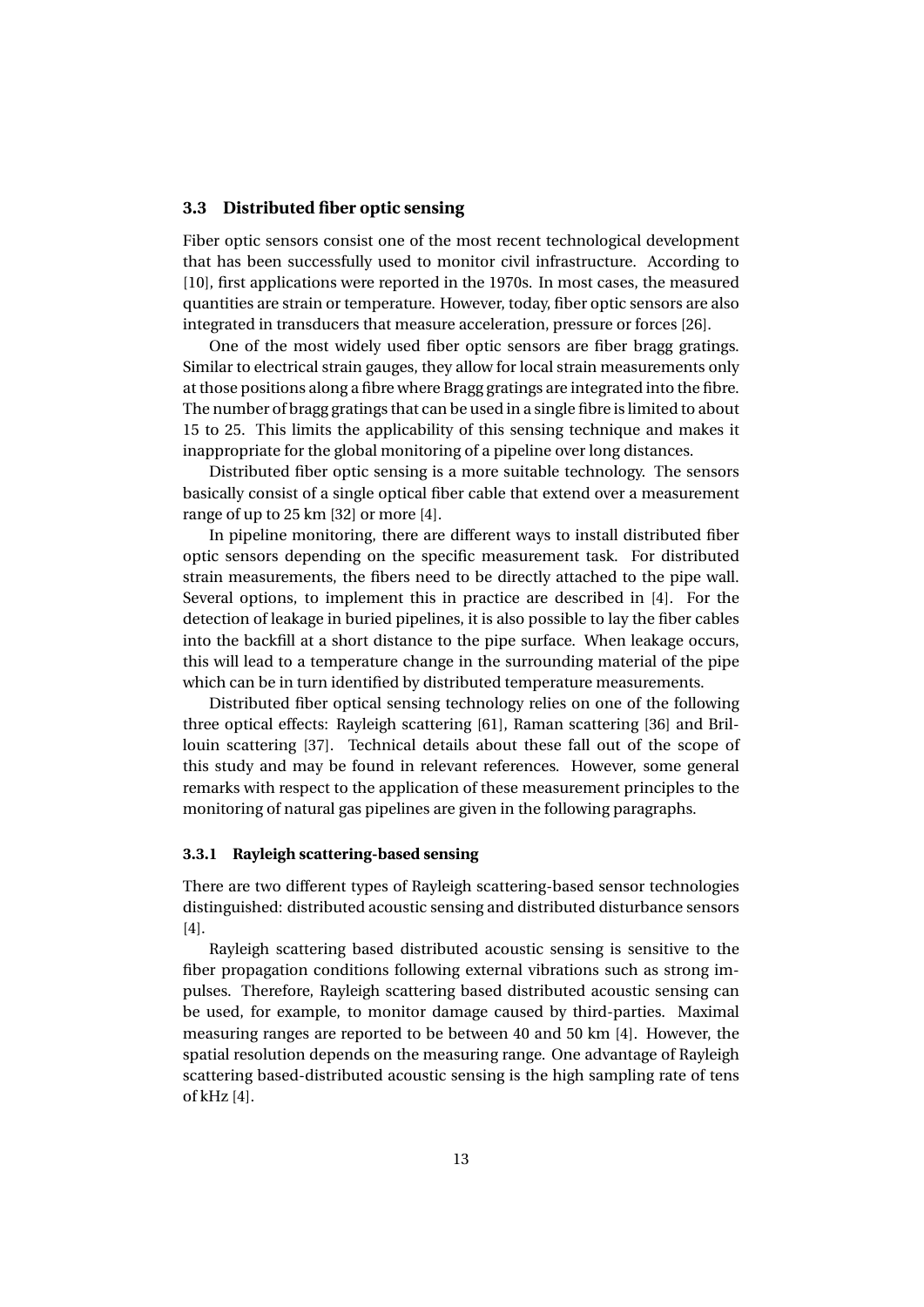For Rayleigh scattering based distributed disturbance sensors the best performance is limited to measurement ranges of some tens of metres according [59] with a very good spacial resolution, however. Accordingly, these measurement principles are not very well suited for the application to long pipelines.

#### **3.3.2 Raman scattering-based sensing**

Raman scattering occurs due to the change of magnitude of the molecular vibrations of the fiber material [24], [25]. As these vibrations are strongly influenced by temperature, Raman scattering distributed sensing can be applied to measure environmental temperature. Accordingly, Raman scattering-based monitoring is an appropriate technology for the detection of leakage [15], [4].

#### **3.3.3 Brillouin scattering-based sensing**

Brillouin scattering-based implementations have the advantage that they are capable of long-range monitoring [27], [63]. Typical measuring ranges lie between 30 to 100 km [4], [15]. Different measuring principles exist based on Brillouin scattering which are sensitive to changes of both temperature and strain.

Several experimental studies have been conducted that demonstrate the effectiveness of the method. For instance, the results of the field application of a previously developed Brillouin distributed strain, temperature and combined strain-temperature sensing instrument are presented in [32] and [78].

Combining Brillouin scattering-based measurements with Raman scatteringbased sensing which is only sensitive to temperature allows for a distinction between effects due to strains and temperatures, respectively, without the need of installing a second fibre that is not connected to the specimen such that it is only measuring temperature [4].

In an earlier laboratory test, it was taken advantage of the unique capability of distributed Brillouin sensors to measure both tension and compression at the same time, in order to detect the starting point of buckling in a steel pipe under axial compressive load [39] referring to [65], [66] and [85].

Extensive efforts in developing an integrated damage monitoring method of buried concrete segmented pipelines due to seismic effects, using distributed Brillouin scattering-based fiber optic sensors has been described in [27]. In validating the method with large-scale testing, permanent ground deformation was simulated to act on a 13 m-long pipeline assembled inside a test basin and covered with soil.

For distributed fiber optic sensing systems, typical strain resolutions of 20 *µε* at a varying spacial resolution are reported in literature [39], [15], [4]. The values given for temperature resolution vary between 0.01 and 1 *K*, depending on the methods used.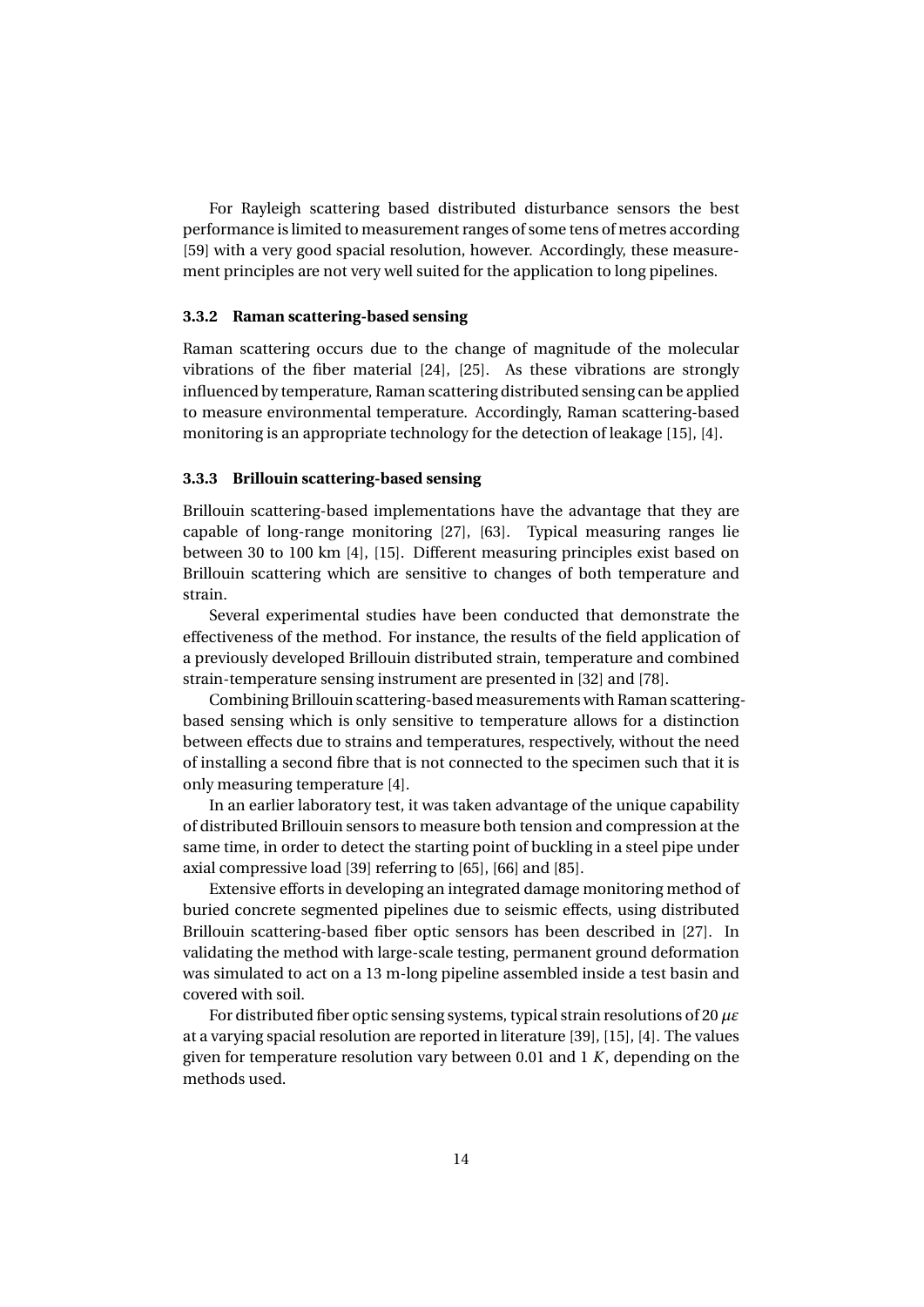Further applications of distributed fiber optic sensing to the monitoring of pipelines are described, for instance, in [15], [24] and [39]. One critical issue with respect to the practical application of fiber optic sensor systems to pipeline monitoring is related to installation. Even though different methods such as integrating the optical fibers into special tapes and tubes [32] or textiles [39] have been already developed, the installation of the sensors during construction with heavy machinery and under harsh environmental conditions remains a challenge. Several proposals to solve these problems as well as further details referring to technical aspects with respect to different types of optical fibers and their application are given in [4]. There are also proposals to place distributed fiber optic sensors into the soil underneath or above a buried pipe such that temperature changes caused by leaking gas or fluid can be detected.

### **3.4 Local sensing techniques**

While the inspection and monitoring techniques described in the two previous sections are most suitable for the application to transmission pipes, there are also other parts of a pipeline system such as compressor stations where the requirements FOR monitoring and inspection are different. In these cases, the length of the pipes are shorter, diameters are varying along the length, the pipes are partially accessible while in other instances they are buried in others.

Given the above distinct features of pipeline systems within the compressor stations but also the similarities between these stations and other industrial facilities, techniques that were developed for chemical and other plants are also applicable there. In the following, several of these techniques are briefly described.

#### **3.4.1 Guided wave monitoring**

One methodology that has been developed for the detection of cracks or corrosion pits uses ultrasonic guided waves. For the inspection of a pipe, ultrasonic waves are generated at one location and are transmitted along the pipe to both sides of the source along the longitudinal and circumferential direction. Anomalies in the pipe reflect these transmitted waves and send back signals from which information about the distance from the excitation point and attenuation can be extracted. An overview about and an introduction into this technology and its application to the inspection of pipelines are given, for example, in [43], [33] and [67].

Guided wave monitoring has been suggested especially for cases in which a pipe cannot be directly accessed for visual inspections as it is the case for insulated, buried or underwater pipes. Respective studies have been published, for instance, regarding very hot [82], underwater [52] and buried [81] pipes. From a single excitation point, typically ranges of up to 50 m in each direction (100 m in total) can be investigated depending on conditions influencing the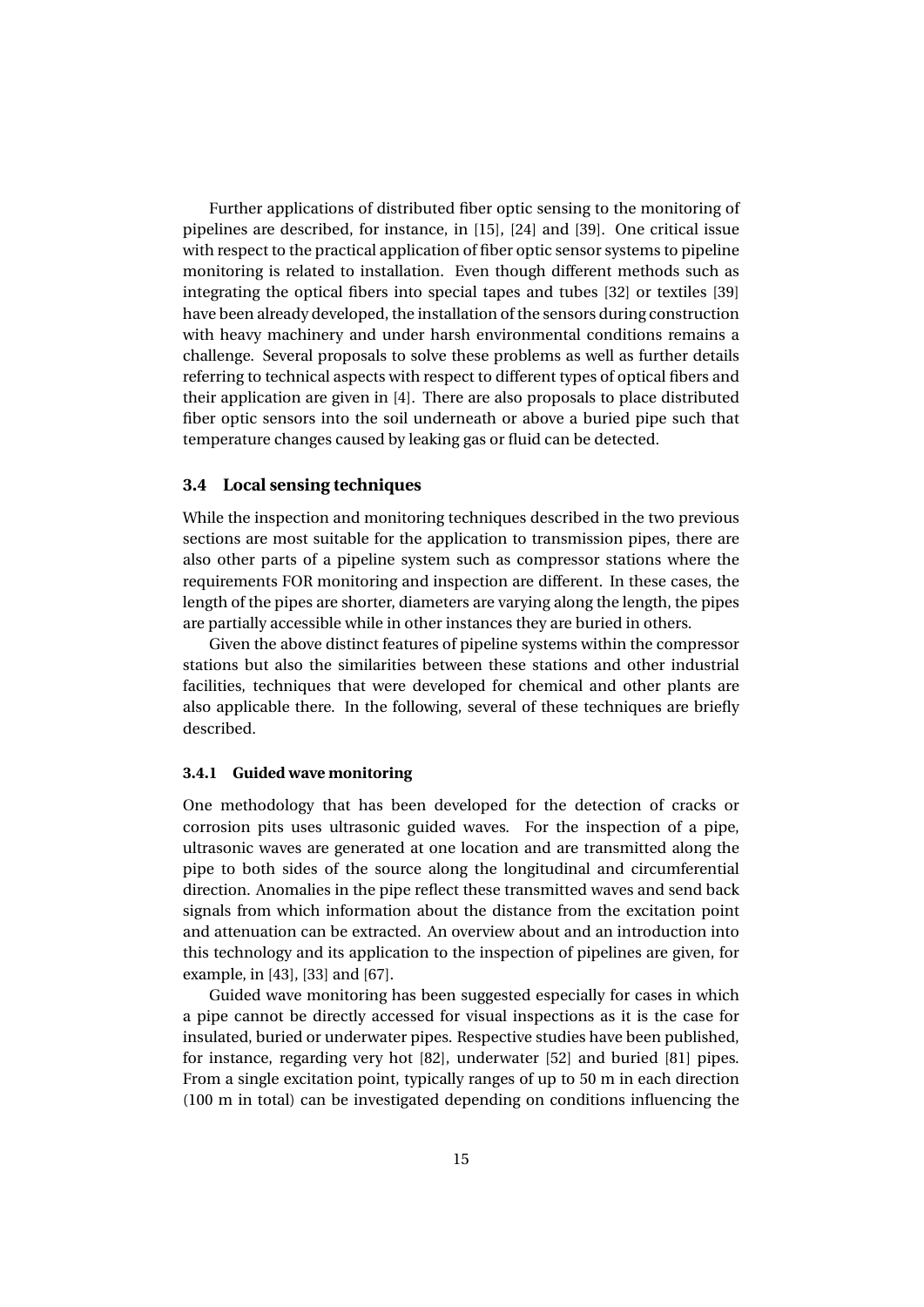attenuation such as degree of corrosion, coating and surrounding material [43].

One critical aspect related to the above methods is that inspections with guided waves require a respective qualification of the operator as there are many factors influencing the quality of the results such as the choice of the respective modes [43], [52]. Therefore, research is concentrated on the development of methodologies that improve the identification process by applying sophisticated algorithms such as singular value decomposition or component analysis [44], [20], [41].

#### **3.4.2 Acoustic methods**

Acoustic monitoring techniques are commonly applied to pipelines for leak detection. They typically use specific sensors to detect continuous acoustic emissions generated by a leak source and propagated through the pipe as acoustic waves. The idea of using microphones placed on the pipe wall along a pipelie for the detection of leakage was patented in 1992 [16]. Nowadays piezoelectric sensors [62], MEMS or fiber optical sensors can also be used for the identification of acoustic emission [58].

A successful laboratory study on a branched system of PVC pipes has been presented in [58]. In another experimental study, acoustic emission sensing was applied to detect cracking of concrete in a segmented model pipeline [62].

However, the application of acoustic emission to the detection of leaks in pipelines is limited by the requirement of numerous sensors as the emitted acoustic waves attenuate with increasing distance from the location of the source. Further, it has to be mentioned that the leak must generate acoustic emissions at a level that allow a clear distinction from background noise [71].

#### **3.5 Comparative assessment of alternative monitoring techniques**

The discussed pipeline inspection techniques are very versatile. They were developed with different objectives with respect to defects to be detected and properties of the pipeline sections to be monitored. Accordingly, none of the presented techniques is universally applicable in industrial practice due to their specific limitations in implementation.

For example, one crucial factor that determines the suitability of in-line inspection tools is the potential of the pipeline to permit passage of a pig unit through its body, known as 'pigability', which depends on a number of pipeline attributes, such as the size of the pipe section, the operational pressure and the flow conditions [68]. Besides, in-line inspection requires launch and receive facilities. The operation depends on some degree of human intervention, as well as efficient energy management of the wireless sensors, transmission and storage systems. More importantly, in-line inspection techniques do not provide continuous information about the pipeline's condition and are therefore less suitable for emergency-state rapid damage detection.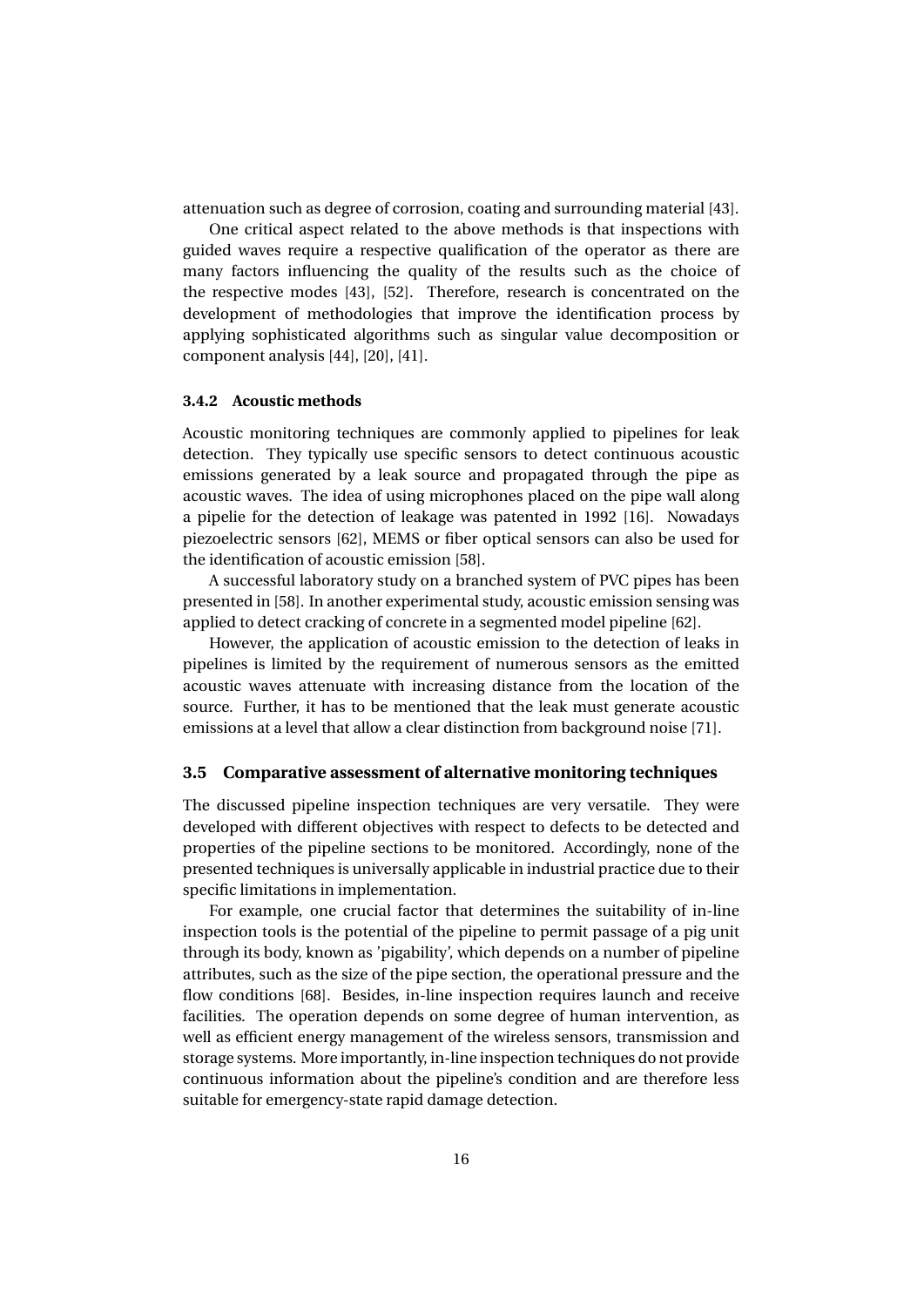Distributed fiber optic sensors on the other hand, require much more intricate installation procedures. Further, the installation on an existing buried pipe would require a complete excavation of the pipeline. Installation of fiber optic sensors, as well as any other permanent sensors needs to be performed during the construction process. This means that both the procedures of construction and sensor installation need to be coordinated very carefully. Methodologies and devices to protect the relatively fragile measurement equipment are essential.

# **4 Pipeline monitoring for operation support and risk management**

Decisions in operation and management of pipelines rely to a great extent on data that has been measured at different locations and transferred to the control centre. However, this does not only require the recording and transfer of measured data to a control station but also processing of a large amount of data with respect to specific objectives.

The motivation to record specific quantities can be very versatile and so is the data processing techniques adopted as well as their respective objectives. While some of the measurements serve the control of the gas flow, others provide information about the state of the transmission pipe and further components of a pipeline. Two are the major objectives:

- Operation of the pipeline to ensure provision of natural gas according to the current demand of the customers and
- Risk management to guarantee a safe and cost-efficient long-term operation of the pipeline.

The first objective concerns mainly the tasks of a dispatcher controlling the operation of a pipeline while the second is more related to maintenance and strategic decisions.

### **4.1 Support of pipeline operation by monitoring**

The natural gas transported through a pipeline is, as mentioned earlier, pressurized in compression stations. Because the consumption of gas at the end of the pipeline is varying depending on the demand of the end users, the fluctuations caused need to be adjusted by regulating the pressure in the pipeline. This implies that it is the task of a dispatcher to control the compression stations in such a way that the current linepack level of natural gas in the pipeline satisfies the request of gas by the customers at the time when the gas reaches the end of the pipeline, which inevitably, requires a high degree of expertise

An automated Gas Pipeline Operations Advisor (GPOA) has been proposed by [74] and [80] to support the dispatcher who may be less experienced or come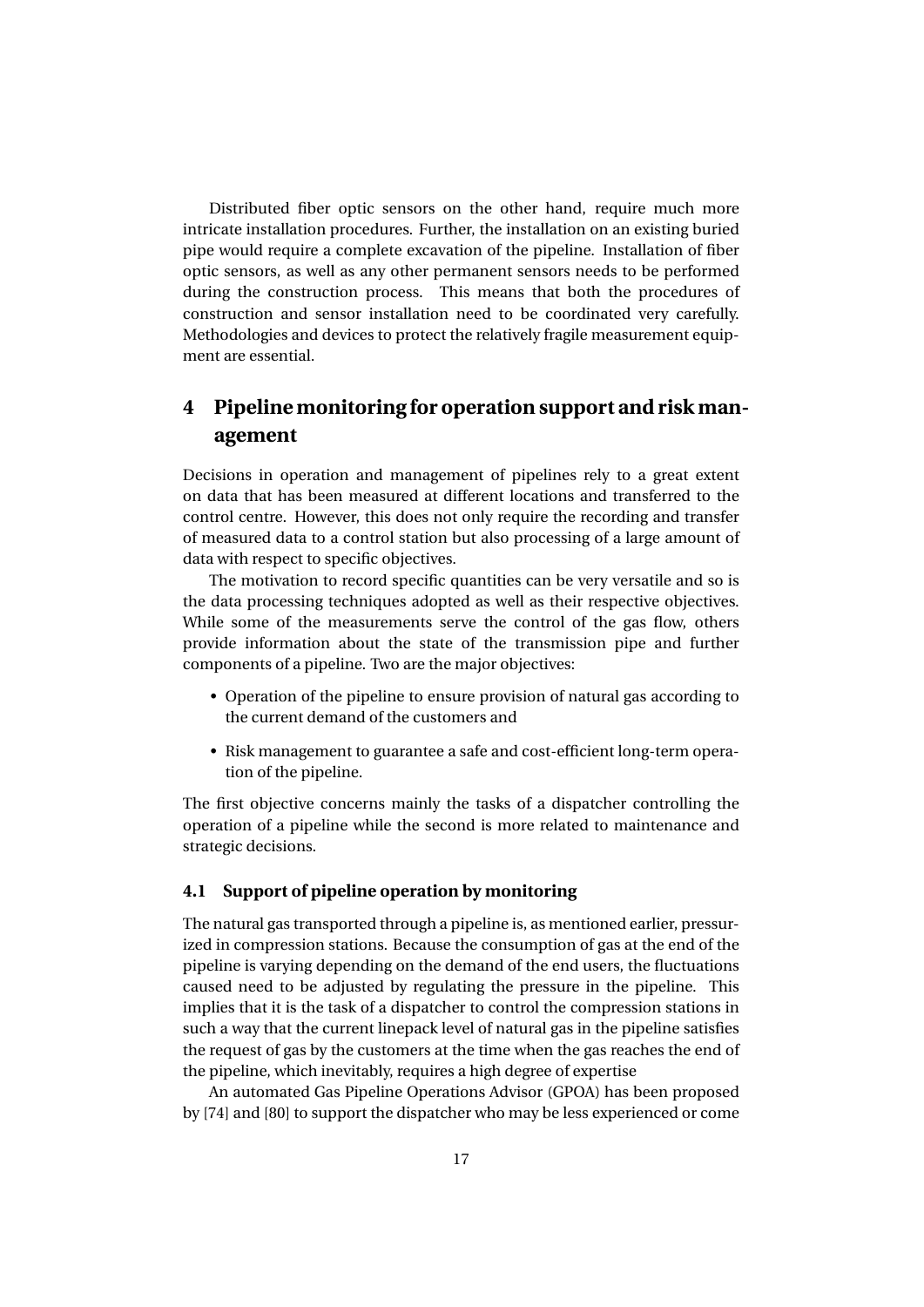into stress situations during excessive demand or potential crisis management. Based on pressure and flow measurements, simulations of the gas flow are performed. The results of the simulations are then used by an expert system that applies rules derived from heuristic knowledge of senior pipeline operators such that the dispatcher receives recommendations with respect to the control of compressors.

#### **4.2 Life-cycle and risk management**

Safety and reliability are the fundamental prerequisites for the operation of a pipeline. Therefore, a reliability-based life-cycle management, as for example Frangopol [23] suggested for highway bridges, would also be sensible to be applied for the case of natural gas pipelines. One component of such a life-cycle management scheme is the monitoring of the considered system. Consequently, a respective monitoring system needs to be designed such that it can optimally provide the data which is required within a reliability-based life-cycle management scheme, a topic that has been addressed, for example, in [79] where a methodology has been suggested and applied to an offshore wind turbine structure that can also be adapted to natural gas pipeline systems.

Like other infrastructure systems, also many natural gas pipelines have already approached their design life time. Owners have then to decide if they can continue operation or if their pipeline has to be abandoned. To ensure safe and reliable operation, regular inspections and continuous monitoring can be implemented, a procedure that is also accepted by respective national regulations as pointed out in [34].

One key issue in a monitoring scheme is the reliable and robust identification of damage in the considered system. Among numerous procedures that have been developed over the last decades, there is one vibration-based approach that has already been successfully applied to different industrial structures such as bridges and offshore structures [75]. This method which is based on the normalized cumulative spectral energy of vibration response measurements has also been applied to identify a fatigue crack in an industrial pipe system during laboratory tests. It is expected that this technique can also be applied to certain components in natural gas pipelines such as compression stations. For an application to buried and underwater transmission pipes, adaptations depending on the sensor technique used would be necessary.

Information about the structural integrity based on monitoring is one component of a framework that was developed to estimate certain risks linked with industrial processes as input into decision processes [2]. This framework has been implemented and applied, for instance, to estimate the risk of failure due to extreme wind and wave conditions of an offshore wind turbine structure.

Reliable information about the risk of structural failure is one of several factors that need to be taken into account if decisions with respect to maintenance, rehabilitation, strengthening or renewal of industrial facilities have to be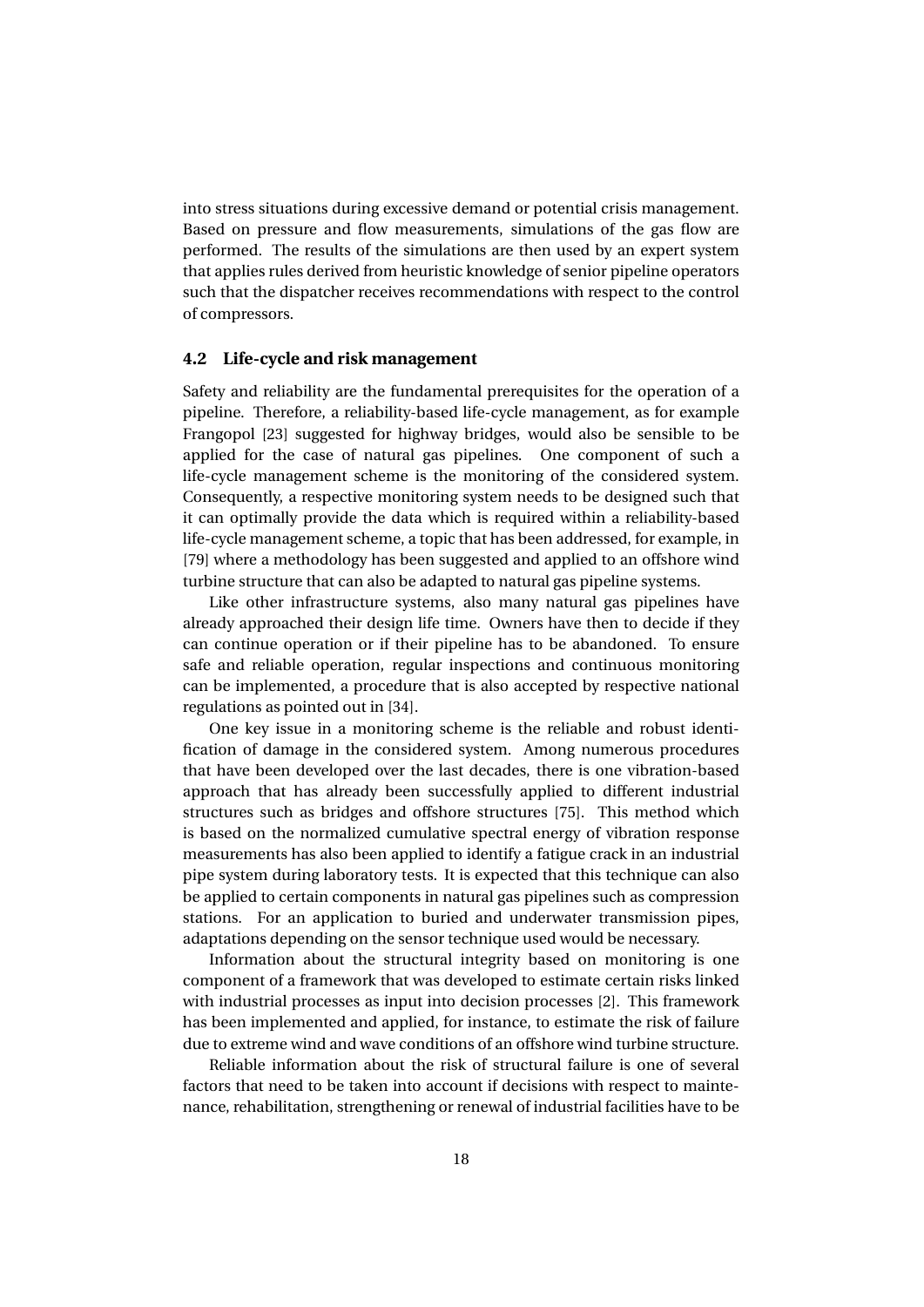made. In case of systems such as natural gas pipelines not only technical and financial but also environmental and societal criteria have to be included into the decision process. Risk management of natural gas pipelines is therefore a multi-objective task involving multiple criteria.

This gave reason to apply multicriteria approaches such as the elimination and choice expressing reality approach (ELECTRE) [12] and multi-attribute utility theory (MAUT) [11], [1], [40] to the risk assessment of gas pipelines. These algorithms were designed to assign alternative solutions of a problem into categories such as 'acceptable', 'unacceptable' or 'intermediate' [18]. An overview about different multicriteria and multi-objective decision making techniques are given by [17] and [46].

# **5 Conclusions**

As natural gas pipelines consist essential lifelines of modern industrial societies, their potential damage (i.e., from deterioration to not only results into an interruption of supply but it can also have severe and sometimes irreversible consequences.

Therefore, resilience and robustness of natural gas pipelines has attracted scientific attention as a means to guarantee safety as well as disruptive and reliable operation and service. In this context, monitoring and inspection of pipelines are important elements to reliably assess their structural integrity.

This paper reviews, in a comparative sense where possible, numerous stateof-the-art and practice techniques and methods for inspection and monitoring of natural gas pipelines. Successful cases studies are also reported along with respective limitations and challenges, the latter including installation and optimal sensor placement issues. The paper concludes with future developments are also discussed in light of risk assessment procedures and life-cycle management of pipeline networks.

### **Acknowledgements**

This work has been performed within the H2020 research and mobility project *Experimental & Computational Hybrid Assessment of Natural Gas Pipelines Exposed to Seismic Risk* supported the European Commission.

### **References**

[1] M. H. Alencar and A. T. de Almeida. Assigning priorities to actions in a pipeline transporting hydrogen based on a multicriteria decision model. *International Journal of Hydrogen Energy*, 35:3610–3619, 2010.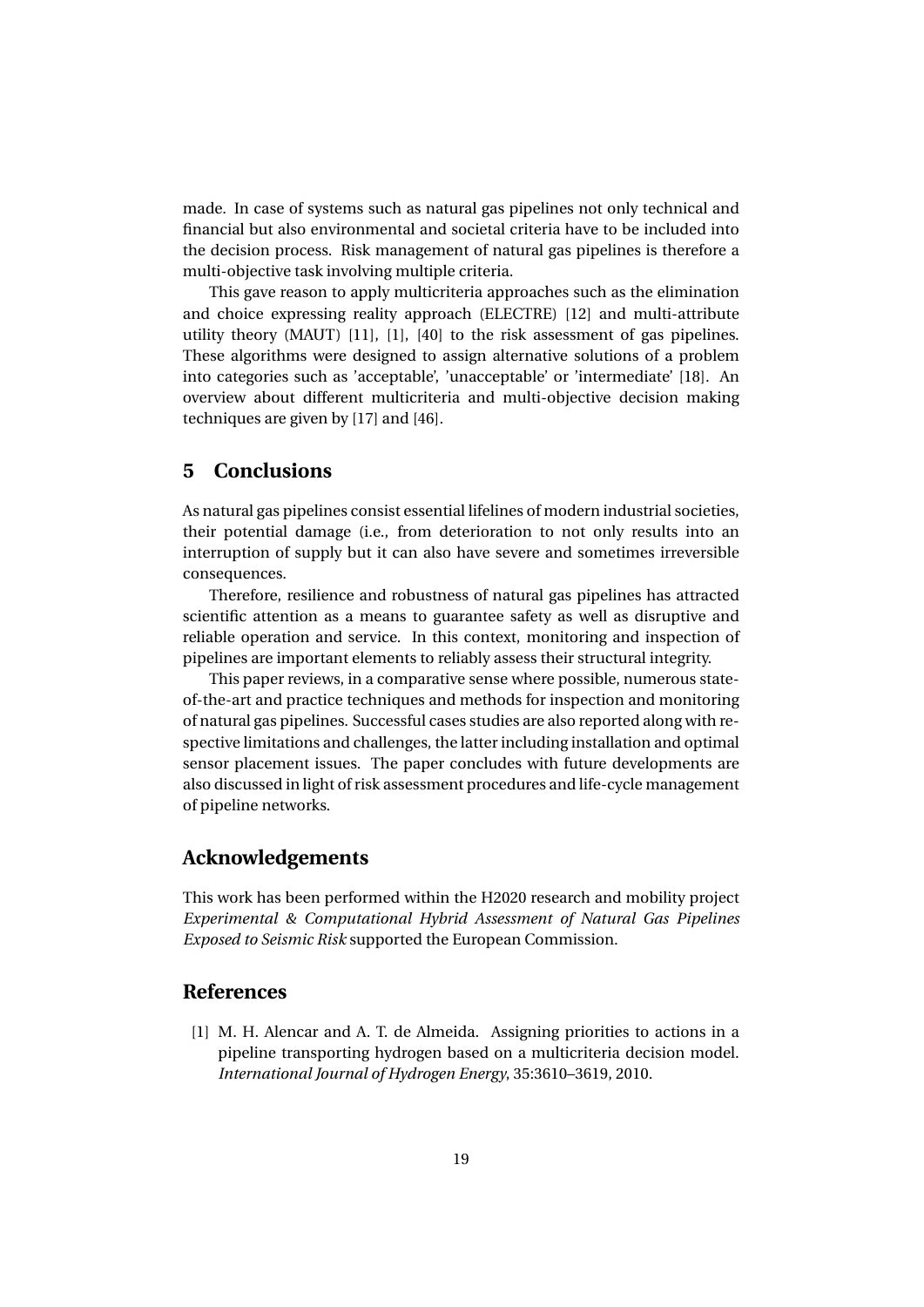- [2] D. Angelides, Y. Xenidis, N. Bassiliades, E. Loukogeorgaki, A. Taflanidis, D. Vrakas, S. Arnaouti, and G. Meditskos. the development of a new framework for managing risks in the European industry: The IRIS RISK PARADIGM. In H. Wenzel, editor, *Industrial Safety and Life Cycle Engineering: Technologies / Standards / Applications*, pages 23–56. VCE Vienna Consulting Engineers ZT GmbH, 2013.
- [3] M. J. Ayala, A. Gustavo; O'Rourke. Effects of the 1985 michoacan earthquake on water systems and other buried lifelines in mexico. Technical Report NCEER-89-0022, National Center for Earthquake Engineering Research, Buffalo, NY, USA, 1989.
- [4] Y. Bai and Q. Bai. *Subsea Pipeline Integrity and Risk Management*. Gulf Professional Publishing, 2014.
- [5] M. J. Baker and R. R. Fessler. Pipeline corrosion: Final report. Technical report, U.S. Department of Transportation, Pipeline and Hazardous Materials Safety Administration, Office of Pipeline Safety, 2008.
- [6] A. Barbian and M. Beller. In-line inspection of high pressure transmission pipelines: State-of-the-art and future trends. In *Proceedings of the 18th World Conference on Nondestructive Testing*, Durban, South Africa, 2012.
- [7] J. A. Beavers and N. G. Thompson. External corrosion of oil and natural gas pipelines. *ASM Handbook*, 13C, Corrosion: Environments and Industries (#05145):1015–1025, 2006.
- [8] R. L. Bockenbrough. Strength of bell-andspigot joints. *Journal of Structural Engineering*, 116(7):1983–1991, July 1990.
- [9] J. Bouabid and M. O'Rourke. Seismic vulnerability of concrete pipelines. In *Proceedings of the Fifth U.S. National Conference on Earthquake Engineering*, volume IV, pages 789–798. EERI, 1994.
- [10] A. B. Bradshaw, G. daSilva, M. T. McCue, J. Kim, S. S. Nadukur, R. L. Michalkowski, M. Pour-Ghaz, J. Weiss, and R. A. Green. Damage detection and health monitoring of buried concrete pipelines. In F. Oka, A. Murakami, and S. Kimoto, editors, *Prediction and Simulation Methods for Geohazard Mitigation*, pages 473–478. Taylor & Francis, London, U.K., 2009.
- [11] A. J. Brito and A. T. de Almeida. Multi-attribute risk assessment for risk ranking of natural gas pipelines. *Reliability Engineering & System Safety*, 94(2):187–198, 2009.
- [12] A. J. Brito, A. T. de Almeida, and C. M. Mota. A multicriteria model for risk sorting of natural gas pipelines based on ELECTRE TRI integrating utility theory. *European Journal of Operational Research*, 200:812–821, 2010.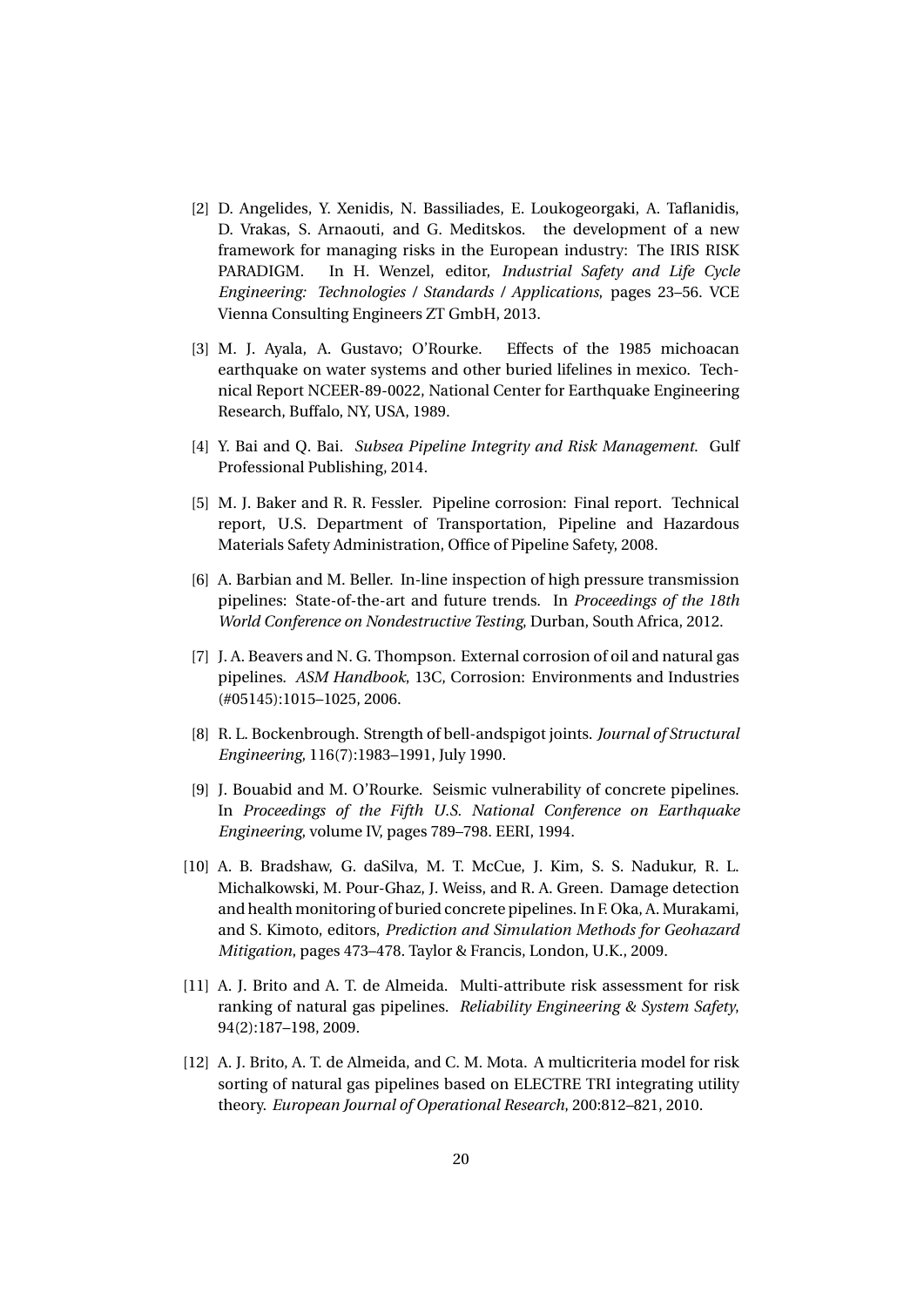- [13] S. Brockhaus, M. Ginten, S. Klein, M. Teckert, O. Stawicki, D. Oevermann, S. Meyer, and D. Storey. *Underground pipeline corrosion*, chapter In-line inspection (ILI) methods for detecting corrosion in underground pipelines, pages 255–285. Number 63 in Woodhead Publishing Series in Metals and Surface Engineering. Woodhead publishing, 2014.
- [14] T. Bubenik. *Underground pipeline corrosion*, chapter Electromagnetic methods for detecting corrosion in underground pipelines: magnetic flux leakage (MFL), pages 215–226. Number 63 in Woodhead Publishing Series in Metals and Surface Engineering. Woodhead publishing, 2014.
- [15] C. E. Campanella, G. Ai, and A. Ukil. Distributed fiber optics techniques for gas network monitoring. In *2016 IEEE International Conference on Industrial Technology (ICIT)*, pages 646–651, 2016.
- [16] D. Chang. Leak detector for natural gas pipelines, June 2 1992. US Patent 5,117,676.
- [17] A. T. de Almeida, J. P. Ferreira, Rodrigo, and C. A. V. Cavalcante. A review of the use of multicriteria and multi-objective models in maintenance and reliability. *IMA Journal of Management Mathematics*, 26:249–271, 2015.
- [18] L. Del Vasto-Terrientes, A. Valls, P. Zielniewicz, and J. Borràs. A hierarchical multi-criteria sorting approach for recommender systems. *Journal of Intelligent Information Systems*, 46:313–346, 2016.
- [19] Det Norske Veritas AS. Corroded pipelines. Recommended Practice DNV-RP-F101, January 2015.
- [20] J. Dobson and P. Cawley. Independent component analysis for improved defect detection in guided wave monitoring. *Proceedings of the IEEE*, 104(8):1620–1631, August 2016.
- [21] A. Dugstad, L. Lunde, and S. Nesic. Control of internal corrosion in multiphase oil and gas pipelines. In *Proc. of the 1994 Prevention of Pipeline Corrosion Conference*, 1994.
- [22] K. Elhmadi and M. O'Rourke. Seismic wave propagation effects on straight jointed buried pipelines. Technical Report NCEER-89-0022, National Center for Earthquake Engineering Research, Buffalo, NY, USA, 1989.
- [23] D. M. Frangopol, J. S. Kong, and E. S. Gharaibeh. Reliability-based lifecycle management of highway bridges. *Journal fo Computing in Civil Engineering*, 15(1):27–34, 2001.
- [24] J. Frings and T. Walk. Pipeline leak detection using distributed fiber optic sensing. *3R International*, (2/2010):57–61, 2010.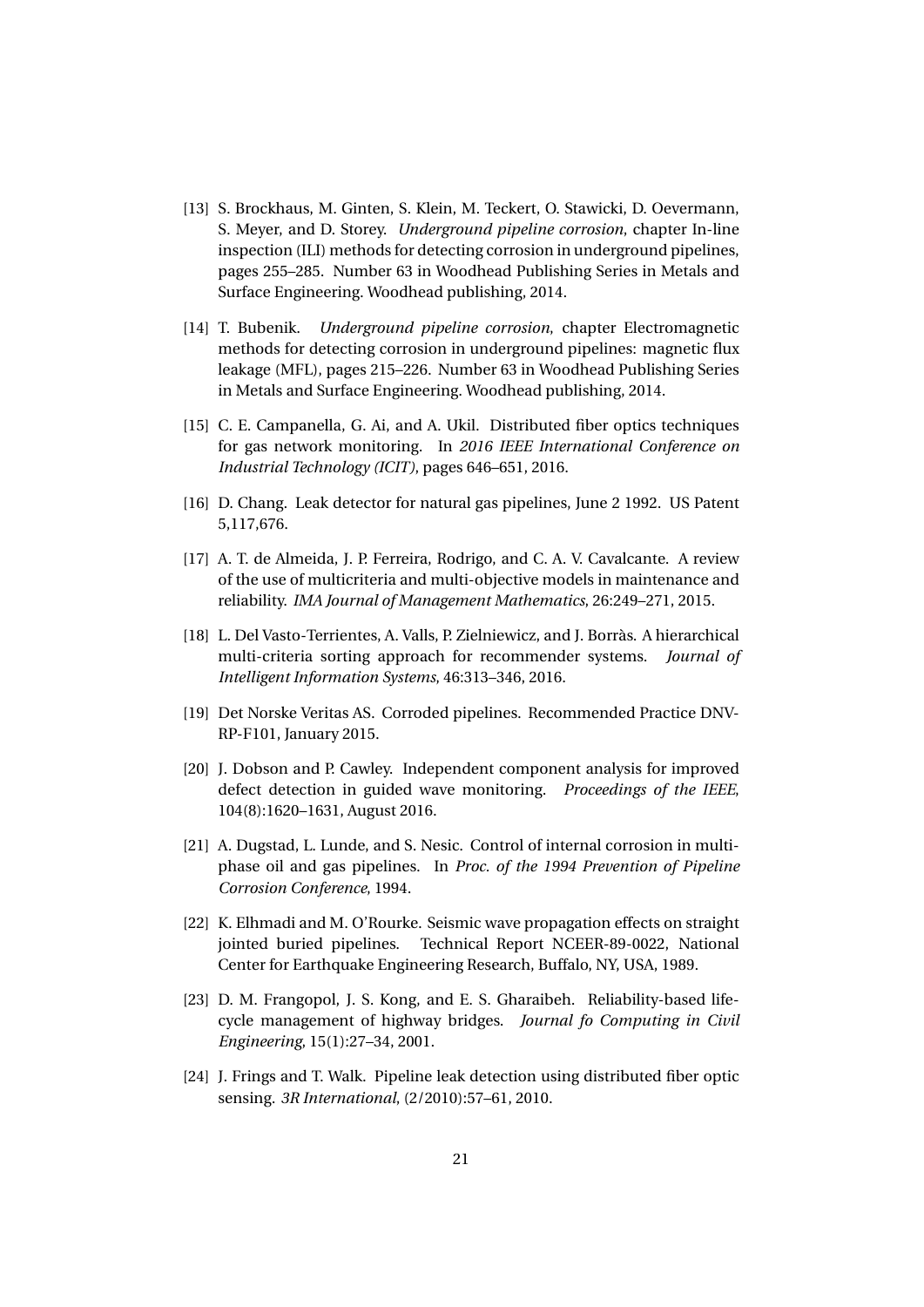- [25] J. Frings and T. Walk. Distributed fiber optic sensing enhances pipeline safety and security. *Oil Gas European Magazine*, (3/2011):132–136, 2011.
- [26] A. Gastineau, T. Johnson, and A. Schutz. Bridge health monitoring and inspection: A survey of methods. Technical Report MN/RC 2009-29, Minnesota Department of Transportation, St. Paul, MN, USA, 2009.
- [27] B. Glisic and Y. Yao. Fiber optic method for health assessment of pipelines subjected to earthquake-induced ground movement. *Structural Health Monitoring*, 11(6):696–711, November 2012.
- [28] A. M. Gresnigt. *Plastic design of buried steel pipelines in settlement areas*, volume 31, No. 4 of *HERON*. TNO-Institute for Building Materials and Structures, Rijsweik, The Netherlands, 1986.
- [29] W. J. Hall and N. M. Newmark. Seismic design criteria for pipelines and facilities. *Journal of the Technical Councils of ASCE*, 104(1):91–107, 1978.
- [30] D. Hausamann, W. Zirnig, G. Schreier, and P. Strobl. Monitoring of gas pipelines: a civil UAV application. *Aircraft Engineering and Aerospace Technology*, 77(5):352–360, 2005.
- [31] P. Hopkins. *Underground pipeline corrosion*, chapter Assessing the significance of corrosion in onshore oil and gas pipelines, pages 62– 84. Number 63 in Woodhead Publishing Series in Metals and Surface Engineering. Woodhead publishing, 2014.
- [32] D. Inaudi and B. Glisic. Long-range pipeline monitoring by distributed fiber optic sensing. *Journal of Pressure Vessel Technology*, 132, 2010.
- [33] S. Izadpanah, G. R. Rashed, and S. Sodagar. Using ultrasonic guided waves in evaluation of pipes. In *Proceedings of the 2nd International Conference on Technical Inspection and NDT (TINDT2008)*, Tehran, Iran, 2008.
- [34] D. G. Jones and P. Hopkins. Pipeline internal inspections what a pipeline operator needs to know. In *Proc. of The Sixth European and Middle Eastern Pipeline Rehabilitation and Maintenance Seminar and Exhibition*, Dubai, United Arab Emirates, 1995.
- [35] R. P. Kennedy, A. C. Darrow, and S. A. Short. General considerations for seismic design of oil pipeline systems, proc. of the technical council on lifeline earthquake engineering specialty conference. In *The Current State of Knowledge of Lifeline Earthquake Engineering*. ASCE, 1977.
- [36] K. Kikuchi, T. Naito, and T. Okoshi. Measurement of Raman scattering in single-mode optical fiber by optical time-domain reflectometry. *IEEE Kournal of Quantum Electronics*, 24(10):1973–1975, 1988.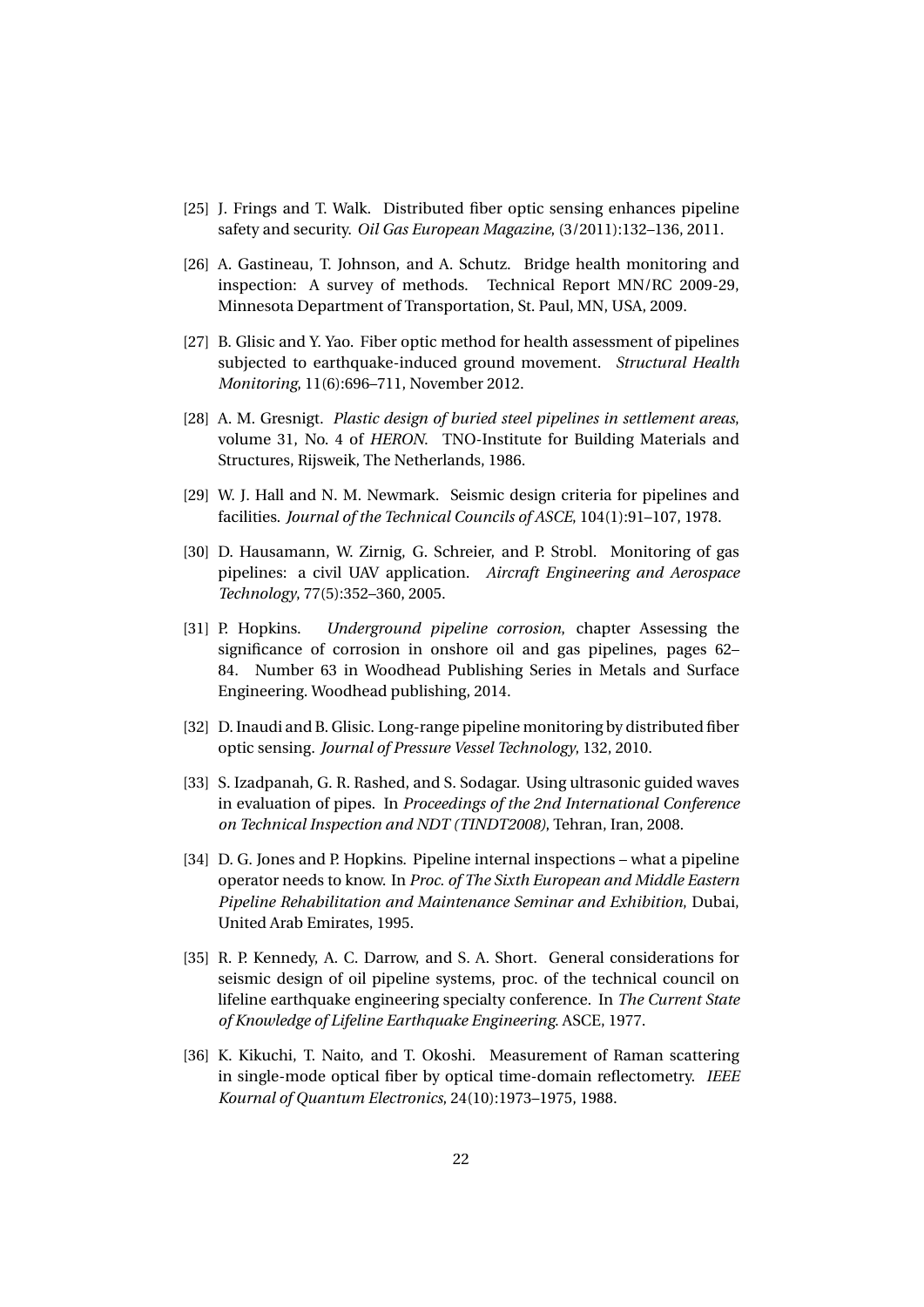- [37] T. Kurashima, T. Horiguchi, and M. Tateda. Distributed-temperature sensing using stimulated Brillouin scattering in optical silica fibers. *Optics Letters*, 15(18):1038–1040, September 1990.
- [38] O.-S. Lee and D.-H. Kim. Reliability of buried pipelines with corrosion defects under varying boundary conditions. In *Proc. of the European Conference of Fracture – ECF15: Advanced Fracture Mechanics for Life and Safety Assessment*, Stockholm, Sweden, 2004.
- [39] C. K. Y. Leung, K. T. Wan, D. Inaudi, X. Bao, W. Habel, Z. Zhou, J. Ou, M. Ghandehari, H. C. Wu, and M. Imai. Review: optical fiber sensors for civil engineering applications. *Materials and Structures*, 48:871–906, 2015.
- [40] P. H. C. Lins and A. T. de Almeida. Multidimensional risk analysis of hydrogen pipelines. *International Journal of Hydrogen Energy*, 37:13545– 13554, 2012.
- [41] C. Liu, J. Dobson, and P. Cawley. Practical ultrasonic damage monitoring on pipelines using component analysis methods. In *Proceedings of the 19th World Conference on Non-Destructive Testing*, 2016.
- [42] C. Liu, A. Shankar, M. E. Orazem, and D. P. Riemer. *Underground pipeline corrosion*, chapter Numerical simulations for cathodic protection of pipelines, pages 85–126. Number 63 in Woodhead Publishing Series in Metals and Surface Engineering. Woodhead publishing, 2014.
- [43] M. J. S. Lowe and P. Cawley. Long range guided wave inspection usage: Current commercial capabilities and research directions. Technical report, Department of Mechanical Engineering, Imperial College London, London, U.K., 2006.
- [44] P. S. Lowe, R. M. Sanderson, N. V. Boulgouris, A. G. Haig, and W. Balachandran. Inspection of cylindrical structures using the first longitudinal guided wave mode in isolation for higher flaw sensitivity. *IEEE Sensors Journal*, 16(3):706–714, February 2016.
- [45] F. F. Lyle. Evaluation of the effects of natural gas contaminants on corrosion in compressed natural gas storage systems-phase ii. Technical report, Southwest Research Institute, San Antonio, TX, USA, 1989.
- [46] A. Mardani, A. Jusoh, K. M. D. Nor, Z. Khalifah, N. Zakwan, and A. Valipour. Multiple criteria decision-making techniques and their applications: a review of the literature from 2000 to 2014. *Economic Research – Ekonomska Istraživanja*, 28(1):516–571, 2015.
- [47] J. D. McNorgan. Relieving seismic stresses locked in gas pipelines. In *Proceedings of the Second U.S.-Japan Workshop on Liquefaction, Large*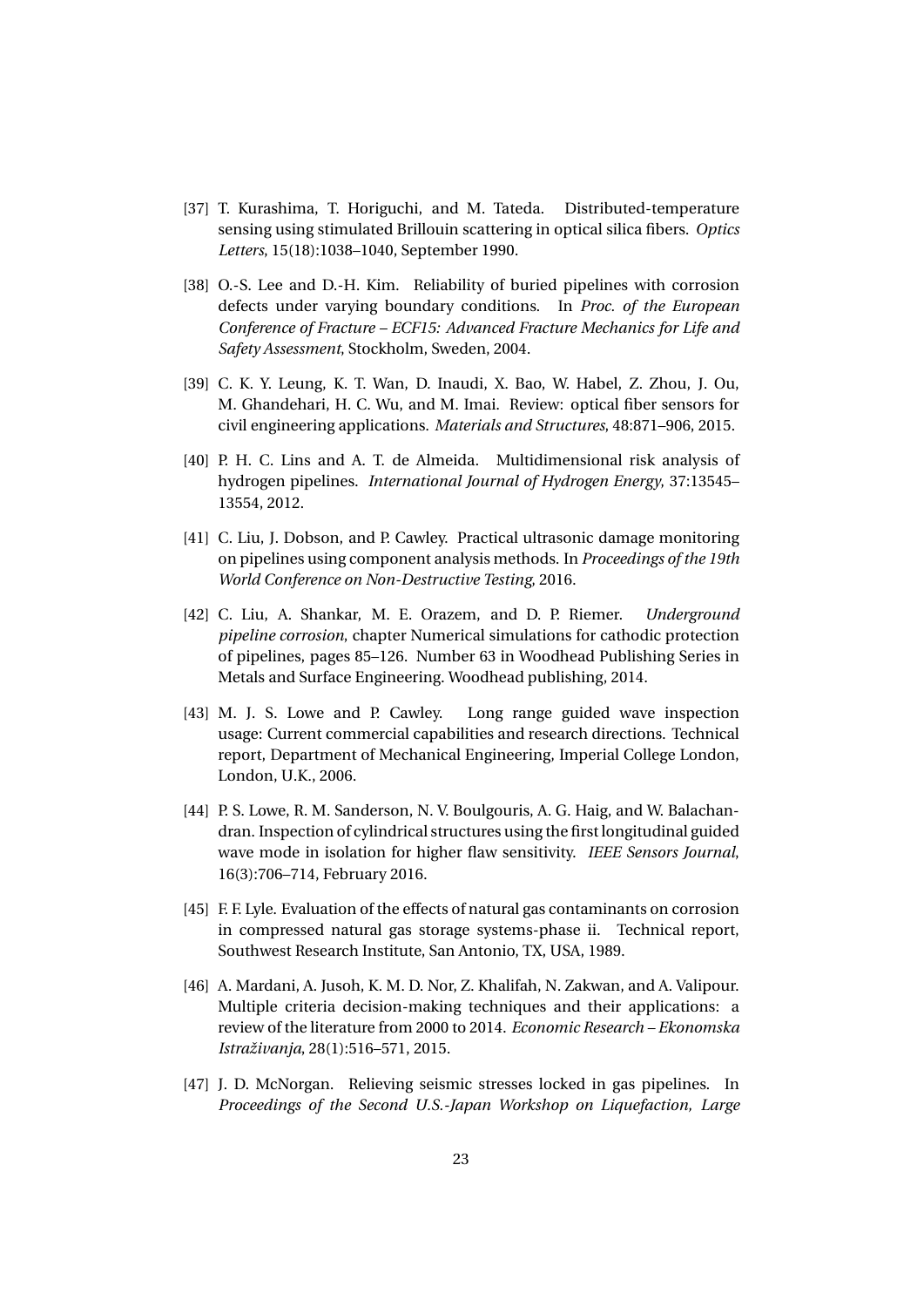*Ground Deformation and Their Effects on Lifelines*, Buffalo, NY, USA, 1989. Multidisciplinary Center for Earthquake Engineering Research.

- [48] W. D. Meyersohn and T. D. O'Rourke. Pipeline buckling caused by compressive ground failure during earthquakes. In *Proceedings of the third Japan-U.S. Workshop on Earthquake Resistant Design of Lifeline Facilities and Countermeasures for Soil Liquefaction*, 1991.
- [49] O. Moghissi, L. Norris, P. Dusek, B. Cookingham, and N. Sridhar. Internal corrosion direct assessment of gas transmission pipelines – methodology. Final report gri 02-0057, Gas Technology Institute, 2002.
- [50] P. Moncarz, J. Shyne, and G. Derbalian. Failures of 108 inch steel pipe water main. *Journal of Performance of Constructed Facilities*, 1(3):168–187, August 1987.
- [51] I. Murray. Mapping natural force damage. *International Oil & Gas Engineer*, pages 34–36, August 2015.
- [52] W.-B. Na and T. Kundu. Underwater pipeline inspection using guided waves. *Journal of Pressure Vessel Technology*, 124:196–200, May 2002.
- [53] M. A. Najafabadi, H. Gholami, G. Fereyduni, and H. Kholghik. Comparison and verification of the performance specification of MFL pigs and field inspection based on error propagation and Gaussian distribution method. *International Journal of Engineering Innovation & Research*, 4(3):446–453, 2015.
- [54] M. O'Rourke and D. Ballantyne. Observations on water system and pipeline performance in the limon area of costa rica due to the april 22, 1991 earthquake. Technical Report NCEER–92-0017, National Center for Earthquake Engineering Research, Buffalo, NY, USA, 1992.
- [55] M. J. O'Rourke and X. Liu. Response of buried pipelines subject to earthquake effects. In *Monograph No. 3*. Multidiciplinary Center for Earthquake Engineering Research, 1999.
- [56] T. D. O'Rourke and M. J. O'Rourke. Pipeline response to permanent ground deformation: A benchmark case. In T. C. on Lifeline Earthquake Engineering, editor, *Proceedings of the Fourth U.S. Conference on Lifeline Earthquake Engineering*. ASACE, 1995.
- [57] T. D. O'Rourke, B. Roth, F. Miura, and M. Hamada. Case history of high pressure pipeline response to liquefaction-induced ground movements. In *Proceedings of the 4th U.S. National Conference on Earthquake Engineering*, Palm Springs, CA, USA, 1990.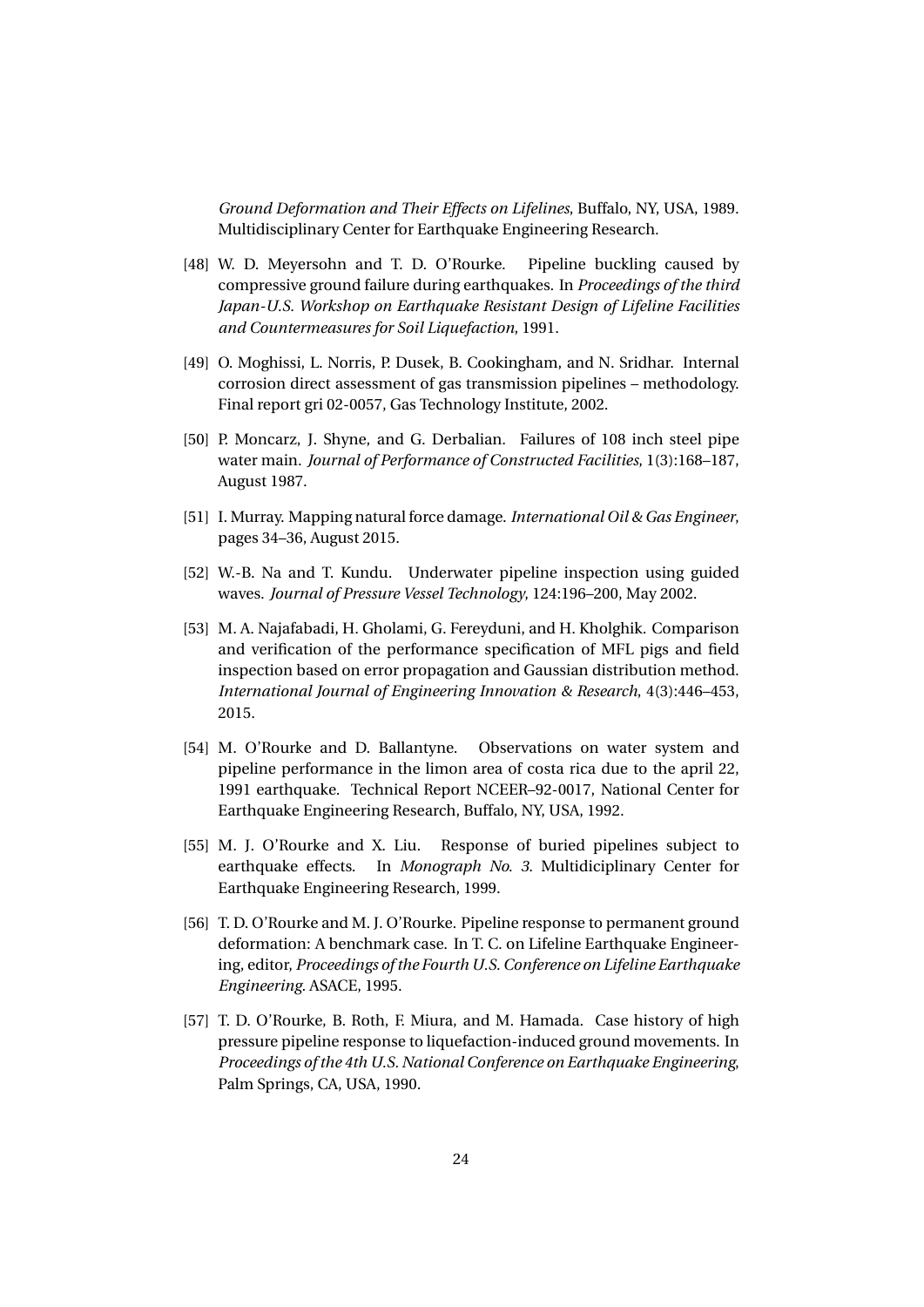- [58] D. Ozevin and J. Harding. Novel leak localization in pressurized pipeline networks using acoustic emission and geometric connectivity. *International Journal of Pressure Vessels and Piping*, 92:63–69, April 2012.
- [59] L. Palmierei and L. Schenato. Distributed optical fiber sensing based on rayleigh scattering. *The Open Optics Journal*, 7 (Suppl-1, M7):104–127, 2013.
- [60] PHMSA. A study on the impact of excavation damage on pipeline safety. Technical report, U.S. Department of Transportation, Pipeline and Hazardous Materials Safety Administration, 2014.
- [61] R. Posey Jr., G. A. Johnson, and S. T. Vohra. Strain sensing based on coherent Rayleigh scattering in an optical fibre. *Electronics Letters*, 36(20):1688–1689, 2000.
- [62] M. Pour-Ghaz, J. Kim, S. S. Nadukuru, S. M. O'Connor, R. L. Michalowski, A. S. Bradshaw, R. A. Green, J. P. Lynch, A. Poursaee, and W. J. Weiss. Using electrical, magnetic and acoustic sensors to detect damage in segmental concrete pipes subjected to permanent ground displacement. *Cement & Concrete Composites*, 33:749–762, 2011.
- [63] P. Rajeev, J. Kodikara, W. K. Chiu, and T. Kuen. Distributed optical fibre sensors and their applications in pipeline monitoring. *Key Engineering Materials*, 558:424–434, 2013.
- [64] W. Ramberg and W. R. Osgood. Description of stress-strain curves by three parameters. National Advisory Committee for Aeronautics: Technical Note No. 902, 1943.
- [65] F. Ravet, L. Zou, X. Bao, L. Chen, R. F. Huang, and H. A. Khoo. Detection of buckling in steel pipeline and column by the distributed Brillouin sensor. *Optical Fiber Technology*, 12(4):305–311, 2006.
- [66] F. Ravet, L. Zou, X. Bao, T. Ozbakkaloglu, M. Saatcioglu, and J. Zhou. Distributed brillouin sensor for structural health monitoring. *Canadian Journal of Civil Engineering*, 34(3):291–297, 2007.
- [67] J. L. Rose. Ultrasonic guided waves in structural health monitoring. *Key Engineering Materials*, 270-273:14–21, 2004.
- [68] safan. Pipeline inspection techniques. *PetroMin Pipeliner*, pages 48–52, Jan.-March 2013.
- [69] E. Salinas, A. Muñoz, A. Wilde, J. Healy, and M. Bakayeva. Effective pipeline integrity management in the Magallanas region of Chile. In *Proceedings of the 8th International Pipeline Conference IPC2010*, Calgary, Alberta, Canada, 2010.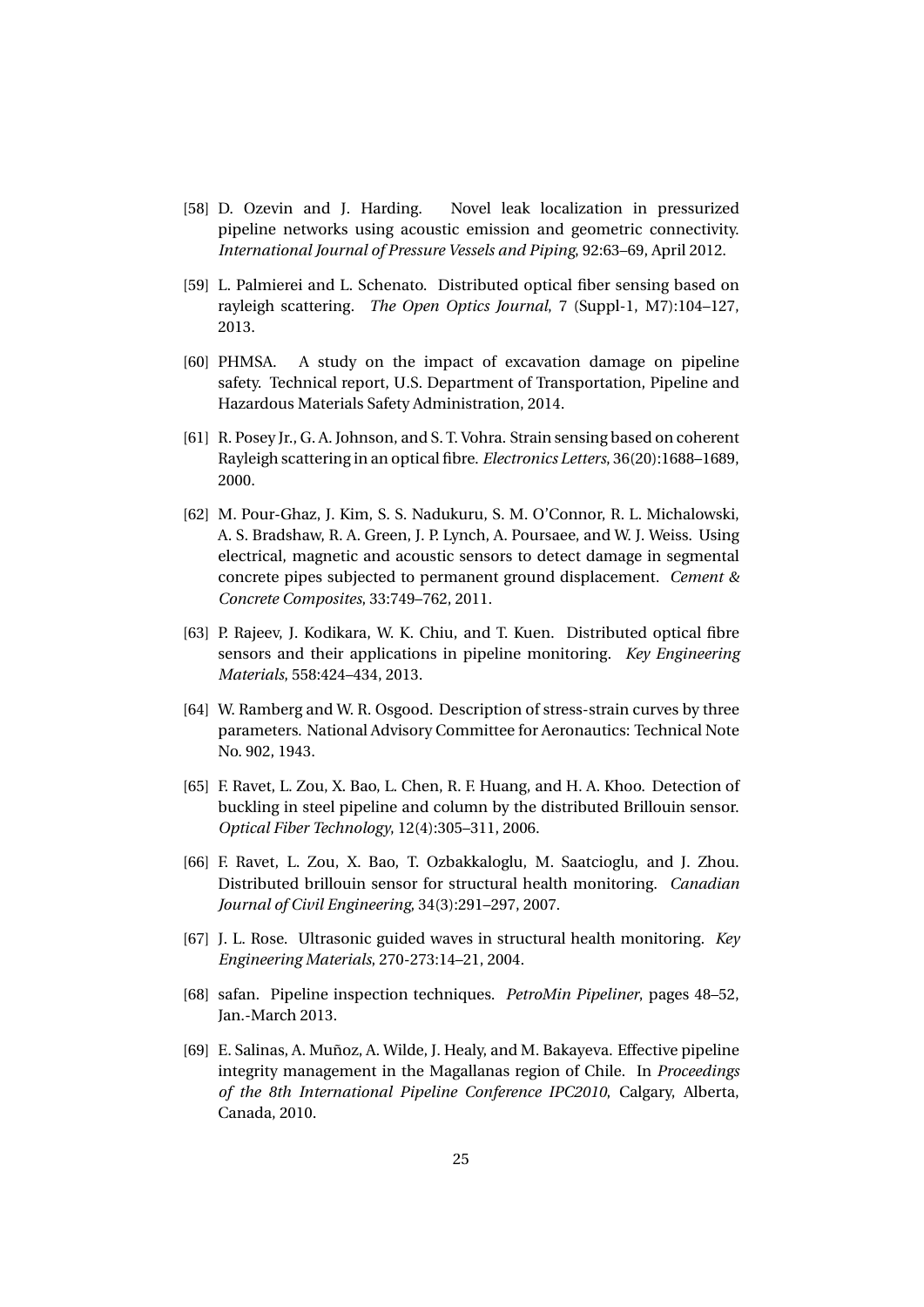- [70] V. S. Sastri. *Underground pipeline corrosion*, chapter Corrosion processes and the use of corrosion inhibitors in managing corrosion in underground pipelines, pages 127–165. Number 63 in Woodhead Publishing Series in Metals and Surface Engineering. Woodhead publishing, 2014.
- [71] Y. Sivathanu. Technology status report: Natural gas leak detection in pipes. Technical report, U.S. Department of Energy, National Energy Technology Laboratory, 2004.
- [72] F. Song. Development of tools to estimate actual corrosion growth rates of gas pipelines. Final report swri project 20.14082, Southwest Research Institute, San Antonio, TX, USA, 2011.
- [73] O. Stawicki, T. Beuker, R. Ahlbrink, and B. Brown. Monitoring of top of line corrosion with eddy current technology combined with magnetic flux leakage method. In *technical paper no. 10094, NACE 2010*, San Antonio, TX, USA, 2010.
- [74] C. K. Sun, V. Uraikul, C. W. Chan, and P. Tontiwachwuthikul. An integrated expert system/operations research approach for the optimization of natural gas pipeline operations. *Engineering Applications of Artificial Intelligence*, 13:465–475, 2000.
- [75] H. Tanaka, M. Höllrigl-Binder, H. Allmer, and H. Wenzel. The IRIS damage assessment methodology. In H. Wenzel, editor, *Industrial Safety and Life Cycle Engineering: Technologies / Standards / Applications*, pages 57–74. VCE Vienna Consulting Engineers ZT GmbH, 2013.
- [76] M. S. Tawfik and T. D. O'Rourke. Load-carrying capacity of welded slip joints. *Journal of Pressure Vessel Technology – Transactions of the ASME*, 107(1):36–43, 1985.
- [77] Technology Subgroup of the Operations & Environment Task Group. Natural gas pipeline challenges. Working document of the npc north american resource development study, National Petroleum Council (NPC), 2011.
- [78] L. Thévenaz, M. Niklès, A. Fellay, M. Facchini, and P. Robert. Truly distributed strain and temperature sensing using embedded optical fibers. In R. O. Claus and W. B. Spillman, editors, *SPIE Proceedings – Smart Structures and Materials 1998: Sensory Phenomena and Measurement Instrumentation for Smart Structures and Materials*, volume 3330, pages 301–314, 1998.
- [79] S. Thöns, M. H. Faber, and W. Rücker. Life cycle cost optimized monitoring systems for offshore wind turbine structures. In H. Wenzel, editor, *Industrial Safety and Life Cycle Engineering: Technologies / Standards /*